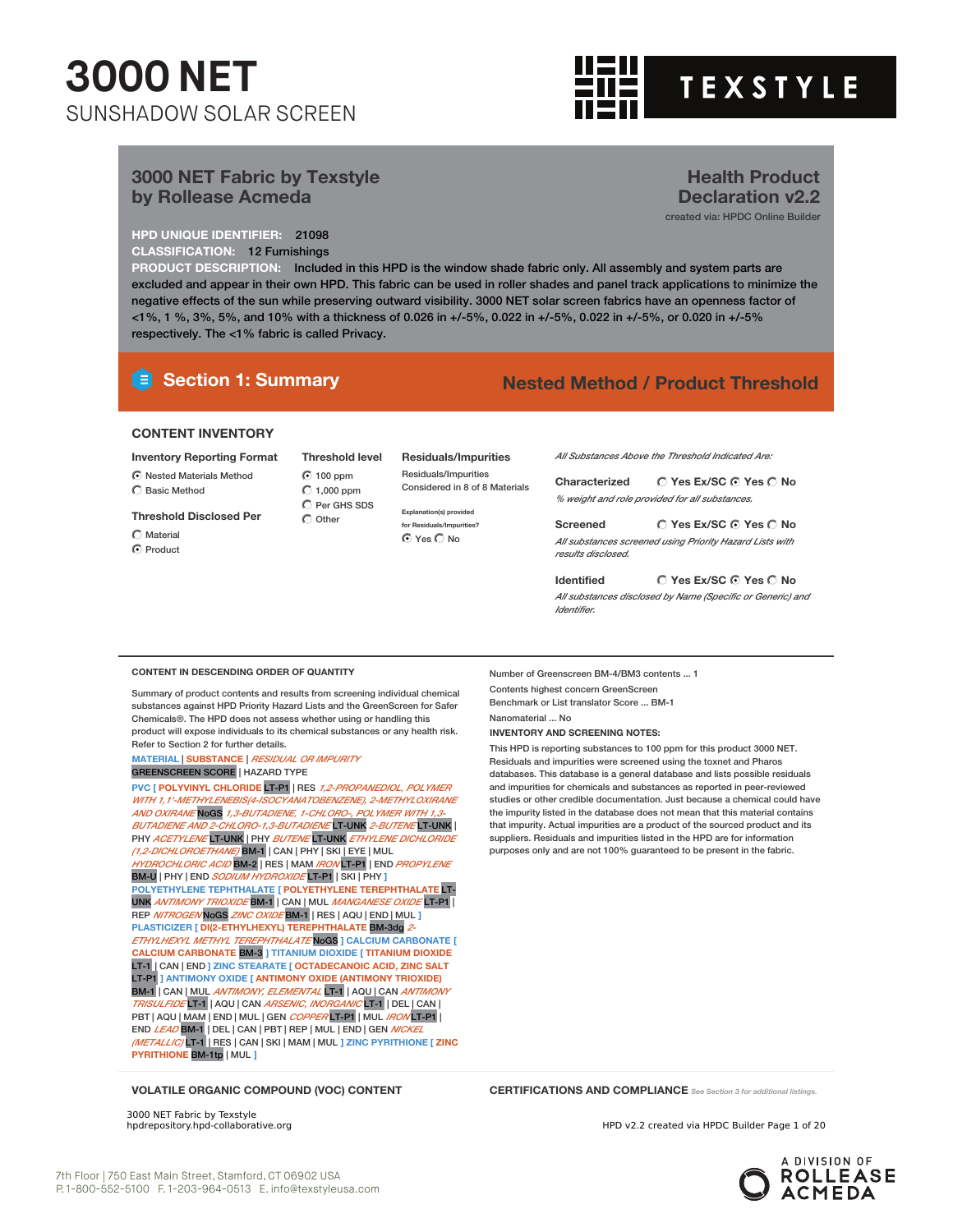VOC Content data is not applicable for this product category. VOC emissions: UL/GreenGuard Gold Certified



**CONSISTENCY WITH OTHER PROGRAMS**

Pre-checked for LEED v4 Material Ingredients, Option 1

Third Party Verified?  $\bigcirc$  Yes ⊙ No

PREPARER: Self-Prepared VERIFIER: VERIFICATION #:

SCREENING DATE: 2020-07-21 PUBLISHED DATE: 2020-07-23 EXPIRY DATE: 2023-07-21

3000 NET Fabric by Texstyle

HPD v2.2 created via HPDC Builder Page 2 of 20

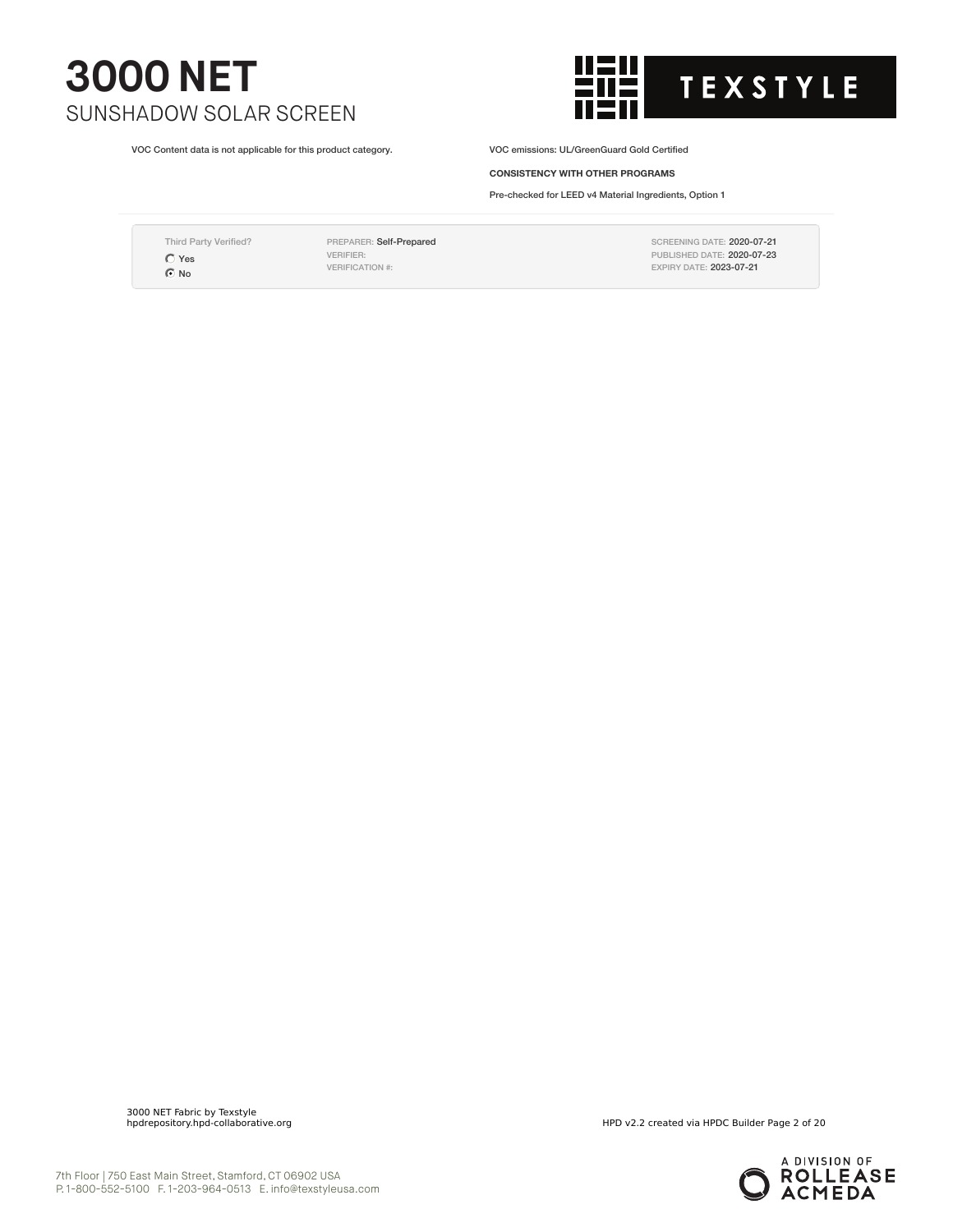

#### **Section 2: Content in Descending Order of Quantity**

This section lists contents in a product based on specific threshold(s) and reports detailed health information including hazards. This *HPD uses the inventory method indicated above, which is one of three possible methods:*

- *Basic Inventory method with Product-level threshold.*
- *Nested Material Inventory method with Product-level threshold*
- *Nested Material Inventory method with individual Material-level thresholds*

Definitions and requirements for the three inventory methods and requirements for each data field can be found in the HPD Open *Standard version 2.2, available on the HPDC website at: www.hpd-collaborative.org/hpd-2-2-standard*

| PRODUCT THRESHOLD: 100 ppm                   | RESIDUALS AND IMPURITIES CONSIDERED: Yes                                                                                                                                                                                                                                                                                                                                                                                                                                                                                                                                                                                                                                                                          |                                   |              | MATERIAL TYPE: Polymeric Material              |               |
|----------------------------------------------|-------------------------------------------------------------------------------------------------------------------------------------------------------------------------------------------------------------------------------------------------------------------------------------------------------------------------------------------------------------------------------------------------------------------------------------------------------------------------------------------------------------------------------------------------------------------------------------------------------------------------------------------------------------------------------------------------------------------|-----------------------------------|--------------|------------------------------------------------|---------------|
|                                              | RESIDUALS AND IMPURITIES NOTES: Residuals and impurities were considered using the toxnet database. For more information<br>about this database see RESIDUALS AND IMPURITIES SCREENING NOTES.                                                                                                                                                                                                                                                                                                                                                                                                                                                                                                                     |                                   |              |                                                |               |
|                                              | OTHER MATERIAL NOTES: Impurities: ACETYLENE <2.0 ppm; ACIDITY, AS HCL BY wt <0.5 ppm; ALKALINITY, AS NaOH BY wt<br><0.3 ppm; BUTADIENE <6.0 ppm; 1-BUTENE <3.0 ppm; 2-BUTENE <0.5% ppm; ETHYLENE <4.0 ppm; ETHYLENE<br>DICHLORIDE (EDC) <10.0 ppm; PROPYLENE <8.0 ppm; IRON, BY wt <0.25 ppm/IMPURITY LEVEL IN VINYL CHLORID                                                                                                                                                                                                                                                                                                                                                                                      |                                   |              |                                                |               |
| <b>POLYVINYL CHLORIDE</b>                    |                                                                                                                                                                                                                                                                                                                                                                                                                                                                                                                                                                                                                                                                                                                   |                                   |              |                                                | ID: 9002-86-2 |
|                                              | HAZARD SCREENING METHOD: Pharos Chemical and Materials Library                                                                                                                                                                                                                                                                                                                                                                                                                                                                                                                                                                                                                                                    | HAZARD SCREENING DATE: 2020-07-21 |              |                                                |               |
| %: $40.0000 - 60.0000$                       | $G.S. LT-P1$                                                                                                                                                                                                                                                                                                                                                                                                                                                                                                                                                                                                                                                                                                      | RC: UNK                           | NANO: No     | SUBSTANCE ROLE: Coating                        |               |
| <b>HAZARD TYPE</b>                           | AGENCY AND LIST TITLES                                                                                                                                                                                                                                                                                                                                                                                                                                                                                                                                                                                                                                                                                            | WARNINGS                          |              |                                                |               |
| <b>RESPIRATORY</b>                           | <b>AOEC - Asthmagens</b>                                                                                                                                                                                                                                                                                                                                                                                                                                                                                                                                                                                                                                                                                          |                                   |              | Asthmagen (Rs) - sensitizer-induced            |               |
|                                              | SUBSTANCE NOTES: Impurities: ACETYLENE <2.0 ppm; ACIDITY, AS HCL BY wt <0.5 ppm; ALKALINITY, AS NaOH BY wt <0.3 ppm;<br>BUTADIENE <6.0 ppm; 1-BUTENE <3.0 ppm; 2-BUTENE <0.5% ppm; ETHYLENE <4.0 ppm; ETHYLENE DICHLORIDE (EDC) <10.0 ppm;<br>PROPYLENE <8.0 ppm; IRON, BY wt <0.25 ppm/IMPURITY LEVEL IN VINYL CHLORIDE<br>Additional information about residuals can be found here. all are listed as occasional or rare without actual percentages: Tom Lent,<br>Julie Silas, and Jim Vallette, Resilient Flooring & Chemical Hazards: A Comparative Analysis of Vinyl and Other Alternatives for Health<br>Care, Healthy Building Network, April 2009. Available at: http://www.healthybuilding.net/docs/HBN- |                                   |              |                                                |               |
| ResilientFlooring&ChemicalHazards-Report.pdf |                                                                                                                                                                                                                                                                                                                                                                                                                                                                                                                                                                                                                                                                                                                   |                                   |              |                                                |               |
|                                              | 1,2-PROPANEDIOL, POLYMER WITH 1,1'-METHYLENEBIS(4-<br><b>ISOCYANATOBENZENE), 2-METHYLOXIRANE AND OXIRANE</b>                                                                                                                                                                                                                                                                                                                                                                                                                                                                                                                                                                                                      |                                   |              | ID: 68083-75-0                                 |               |
|                                              | HAZARD SCREENING METHOD: Pharos Chemical and Materials Library                                                                                                                                                                                                                                                                                                                                                                                                                                                                                                                                                                                                                                                    |                                   |              | HAZARD SCREENING DATE: 2020-07-21              |               |
| %: Impurity/Residual                         | GS: NoGS                                                                                                                                                                                                                                                                                                                                                                                                                                                                                                                                                                                                                                                                                                          | RC:<br><b>UNK</b>                 | NANO:<br>No. | SUBSTANCE ROLE:<br><b>Impurity/Residual</b>    |               |
| <b>HAZARD TYPE</b>                           | AGENCY AND LIST TITLES                                                                                                                                                                                                                                                                                                                                                                                                                                                                                                                                                                                                                                                                                            | WARNINGS                          |              |                                                |               |
| None found                                   |                                                                                                                                                                                                                                                                                                                                                                                                                                                                                                                                                                                                                                                                                                                   |                                   |              | No warnings found on HPD Priority Hazard Lists |               |

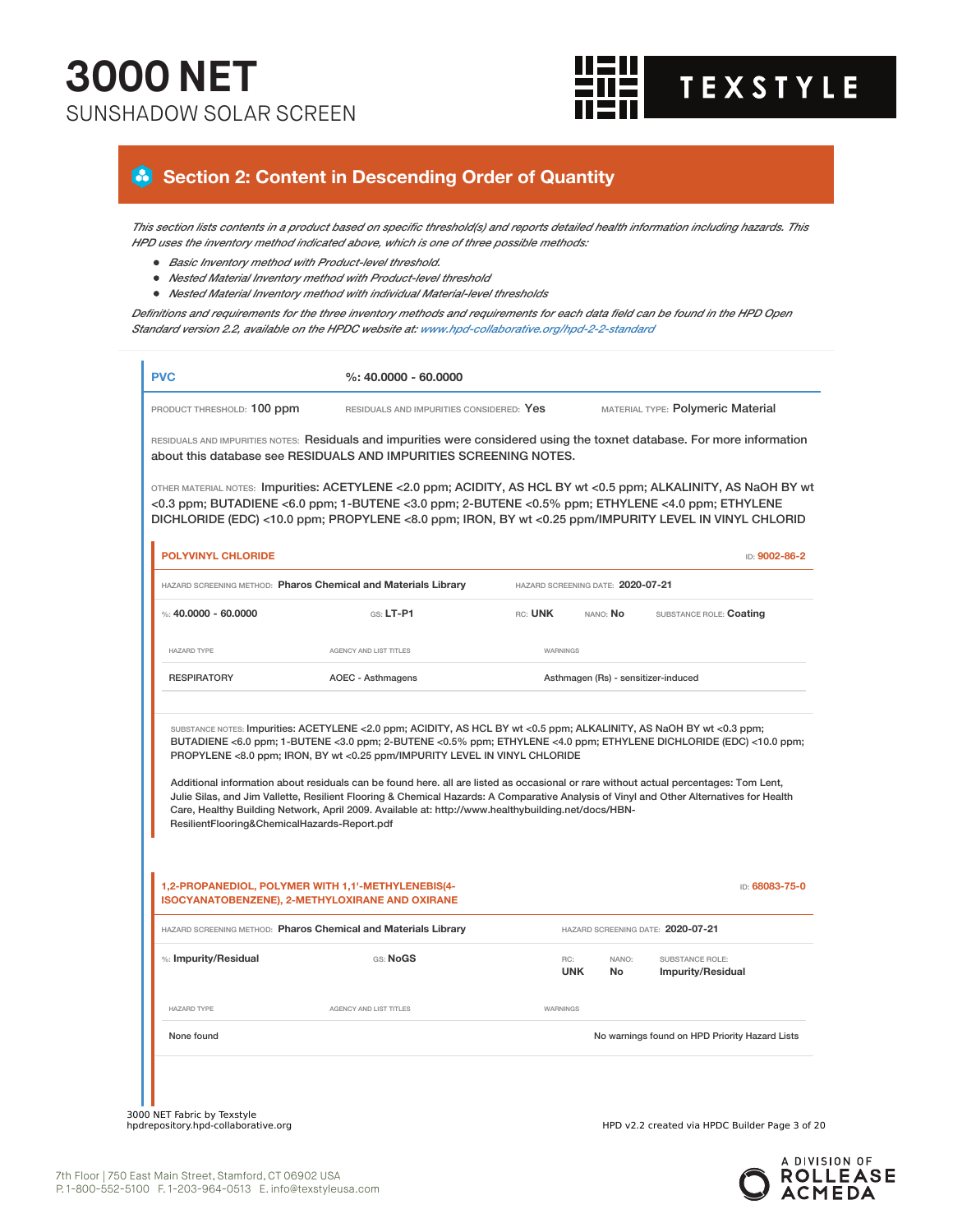

SUBSTANCE NOTES: Impurities: ACETYLENE <2.0 ppm; ACIDITY, AS HCL BY wt <0.5 ppm; ALKALINITY, AS NaOH BY wt <0.3 ppm; BUTADIENE <6.0 ppm; 1-BUTENE <3.0 ppm; 2-BUTENE <0.5% ppm; ETHYLENE <4.0 ppm; ETHYLENE DICHLORIDE (EDC) <10.0 ppm; PROPYLENE <8.0 ppm; IRON, BY wt <0.25 ppm/IMPURITY LEVEL IN VINYL CHLORIDE Additional information about residuals can be found here. all are listed as occasional or rare without actual percentages: Tom Lent, Julie Silas, and Jim Vallette, Resilient Flooring & Chemical Hazards: A Comparative Analysis of Vinyl and Other Alternatives for Health Care, Healthy Building Network, April 2009. Available at: http://www.healthybuilding.net/docs/HBN-ResilientFlooring&ChemicalHazards-Report.pdf **1,3-BUTADIENE, 1-CHLORO-, POLYMER WITH 1,3-BUTADIENE AND 2- CHLORO-1,3-BUTADIENE** ID: **31900-55-7** HAZARD SCREENING METHOD: **Pharos Chemical and Materials Library** HAZARD SCREENING DATE: **2020-07-21** %: **Impurity/Residual GS:** LT-UNK **GS:** LT-UNK **UNK** NANO: **No** SUBSTANCE ROLE: **Impurity/Residual** HAZARD TYPE **AGENCY AND LIST TITLES** WARNINGS None found **Now are the Contract on HPD Priority Hazard Lists** Now are found on HPD Priority Hazard Lists SUBSTANCE NOTES: Impurities: ACETYLENE <2.0 ppm; ACIDITY, AS HCL BY wt <0.5 ppm; ALKALINITY, AS NaOH BY wt <0.3 ppm; BUTADIENE <6.0 ppm; 1-BUTENE <3.0 ppm; 2-BUTENE <0.5% ppm; ETHYLENE <4.0 ppm; ETHYLENE DICHLORIDE (EDC) <10.0 ppm; PROPYLENE <8.0 ppm; IRON, BY wt <0.25 ppm/IMPURITY LEVEL IN VINYL CHLORIDE Additional information about residuals can be found here. all are listed as occasional or rare without actual percentages: Tom Lent, Julie Silas, and Jim Vallette, Resilient Flooring & Chemical Hazards: A Comparative Analysis of Vinyl and Other Alternatives for Health Care, Healthy Building Network, April 2009. Available at: http://www.healthybuilding.net/docs/HBN-ResilientFlooring&ChemicalHazards-Report.pdf **2-BUTENE** ID: **107-01-7** HAZARD SCREENING METHOD: **Pharos Chemical and Materials Library** HAZARD SCREENING DATE: **2020-07-21** %: **Impurity/Residual** GS: **LT-UNK** RC: **UNK** NANO: **No** SUBSTANCE ROLE: **Impurity/Residual** HAZARD TYPE **AGENCY AND LIST TITLES** WARNINGS PHYSICAL HAZARD (REACTIVE) EU - GHS (H-Statements) H220 - Extremely flammable gas SUBSTANCE NOTES: Impurities: ACETYLENE <2.0 ppm; ACIDITY, AS HCL BY wt <0.5 ppm; ALKALINITY, AS NaOH BY wt <0.3 ppm; BUTADIENE <6.0 ppm; 1-BUTENE <3.0 ppm; 2-BUTENE <0.5% ppm; ETHYLENE <4.0 ppm; ETHYLENE DICHLORIDE (EDC) <10.0 ppm; PROPYLENE <8.0 ppm; IRON, BY wt <0.25 ppm/IMPURITY LEVEL IN VINYL CHLORIDE Additional information about residuals can be found here. all are listed as occasional or rare without actual percentages: Tom Lent, Julie Silas, and Jim Vallette, Resilient Flooring & Chemical Hazards: A Comparative Analysis of Vinyl and Other Alternatives for Health Care, Healthy Building Network, April 2009. Available at: http://www.healthybuilding.net/docs/HBN-ResilientFlooring&ChemicalHazards-Report.pdf **ACETYLENE** ID: **74-86-2** HAZARD SCREENING METHOD: **Pharos Chemical and Materials Library** HAZARD SCREENING DATE: **2020-07-21** %: **Impurity/Residual** GS: **LT-UNK** RC: **UNK** NANO: **No** SUBSTANCE ROLE: **Impurity/Residual**

3000 NET Fabric by Texstyle<br>hpdrepository.hpd-collaborative.org

HPD v2.2 created via HPDC Builder Page 4 of 20

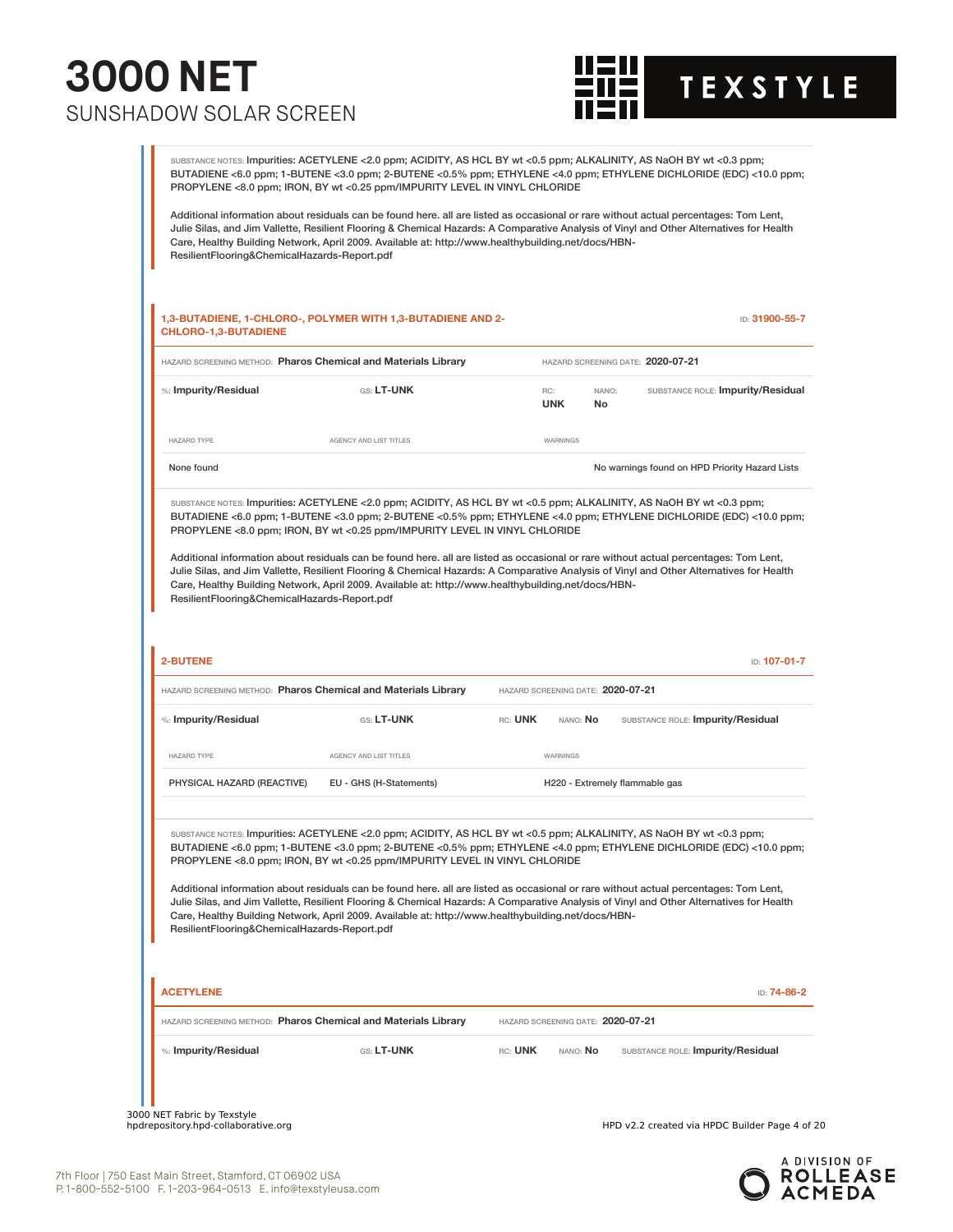

| <b>HAZARD TYPE</b>                           | AGENCY AND LIST TITLES                                                                                                                                                                                                                                                                                                                                                                           | WARNINGS                                                        |                                                                                                                                                                                                                                                                                                                                                                                                                                                                                                                                                                                                                                                                                                                                                                                                                                                                                                                                                                                                                                                               |
|----------------------------------------------|--------------------------------------------------------------------------------------------------------------------------------------------------------------------------------------------------------------------------------------------------------------------------------------------------------------------------------------------------------------------------------------------------|-----------------------------------------------------------------|---------------------------------------------------------------------------------------------------------------------------------------------------------------------------------------------------------------------------------------------------------------------------------------------------------------------------------------------------------------------------------------------------------------------------------------------------------------------------------------------------------------------------------------------------------------------------------------------------------------------------------------------------------------------------------------------------------------------------------------------------------------------------------------------------------------------------------------------------------------------------------------------------------------------------------------------------------------------------------------------------------------------------------------------------------------|
| PHYSICAL HAZARD (REACTIVE)                   | EU - GHS (H-Statements)                                                                                                                                                                                                                                                                                                                                                                          |                                                                 | H220 - Extremely flammable gas                                                                                                                                                                                                                                                                                                                                                                                                                                                                                                                                                                                                                                                                                                                                                                                                                                                                                                                                                                                                                                |
| ResilientFlooring&ChemicalHazards-Report.pdf | PROPYLENE <8.0 ppm; IRON, BY wt <0.25 ppm/IMPURITY LEVEL IN VINYL CHLORIDE<br>Care, Healthy Building Network, April 2009. Available at: http://www.healthybuilding.net/docs/HBN-<br>DICHLORIDE (EDC) <10.0 ppm; PROPYLENE <8.0 ppm; IRON, BY wt <0.25 ppm/IMPURITY LEVEL IN VINYL CHLORIDE<br>Care, Healthy Building Network, April 2009. Available at: http://www.healthybuilding.net/docs/HBN- |                                                                 | SUBSTANCE NOTES: Impurities: ACETYLENE <2.0 ppm; ACIDITY, AS HCL BY wt <0.5 ppm; ALKALINITY, AS NaOH BY wt <0.3 ppm;<br>BUTADIENE <6.0 ppm; 1-BUTENE <3.0 ppm; 2-BUTENE <0.5% ppm; ETHYLENE <4.0 ppm; ETHYLENE DICHLORIDE (EDC) <10.0 ppm;<br>Additional information about residuals can be found here. all are listed as occasional or rare without actual percentages: Tom Lent,<br>Julie Silas, and Jim Vallette, Resilient Flooring & Chemical Hazards: A Comparative Analysis of Vinyl and Other Alternatives for Health<br>ResilientFlooring&ChemicalHazards-Report.pdflmpurities: ACETYLENE <2.0 ppm; ACIDITY, AS HCL BY wt <0.5 ppm; ALKALINITY, AS<br>NaOH BY wt <0.3 ppm; BUTADIENE <6.0 ppm; 1-BUTENE <3.0 ppm; 2-BUTENE <0.5% ppm; ETHYLENE <4.0 ppm; ETHYLENE<br>Additional information about residuals can be found here. all are listed as occasional or rare without actual percentages: Tom Lent,<br>Julie Silas, and Jim Vallette, Resilient Flooring & Chemical Hazards: A Comparative Analysis of Vinyl and Other Alternatives for Health |
| <b>BUTENE</b>                                |                                                                                                                                                                                                                                                                                                                                                                                                  |                                                                 | ID: 25167-67-3                                                                                                                                                                                                                                                                                                                                                                                                                                                                                                                                                                                                                                                                                                                                                                                                                                                                                                                                                                                                                                                |
| %: Impurity/Residual                         | HAZARD SCREENING METHOD: Pharos Chemical and Materials Library<br>GS: LT-UNK                                                                                                                                                                                                                                                                                                                     | HAZARD SCREENING DATE: 2020-07-21<br>RC: UNK<br>nano: <b>No</b> | SUBSTANCE ROLE: Impurity/Residual                                                                                                                                                                                                                                                                                                                                                                                                                                                                                                                                                                                                                                                                                                                                                                                                                                                                                                                                                                                                                             |
| <b>HAZARD TYPE</b>                           | <b>AGENCY AND LIST TITLES</b>                                                                                                                                                                                                                                                                                                                                                                    | WARNINGS                                                        |                                                                                                                                                                                                                                                                                                                                                                                                                                                                                                                                                                                                                                                                                                                                                                                                                                                                                                                                                                                                                                                               |
| None found                                   |                                                                                                                                                                                                                                                                                                                                                                                                  |                                                                 | No warnings found on HPD Priority Hazard Lists                                                                                                                                                                                                                                                                                                                                                                                                                                                                                                                                                                                                                                                                                                                                                                                                                                                                                                                                                                                                                |
|                                              | PROPYLENE <8.0 ppm; IRON, BY wt <0.25 ppm/IMPURITY LEVEL IN VINYL CHLORIDE                                                                                                                                                                                                                                                                                                                       |                                                                 | SUBSTANCE NOTES: Impurities: ACETYLENE <2.0 ppm; ACIDITY, AS HCL BY wt <0.5 ppm; ALKALINITY, AS NaOH BY wt <0.3 ppm;<br>BUTADIENE <6.0 ppm; 1-BUTENE <3.0 ppm; 2-BUTENE <0.5% ppm; ETHYLENE <4.0 ppm; ETHYLENE DICHLORIDE (EDC) <10.0 ppm;                                                                                                                                                                                                                                                                                                                                                                                                                                                                                                                                                                                                                                                                                                                                                                                                                    |
| ResilientFlooring&ChemicalHazards-Report.pdf | Care, Healthy Building Network, April 2009. Available at: http://www.healthybuilding.net/docs/HBN-                                                                                                                                                                                                                                                                                               |                                                                 | Additional information about residuals can be found here. all are listed as occasional or rare without actual percentages: Tom Lent,<br>Julie Silas, and Jim Vallette, Resilient Flooring & Chemical Hazards: A Comparative Analysis of Vinyl and Other Alternatives for Health                                                                                                                                                                                                                                                                                                                                                                                                                                                                                                                                                                                                                                                                                                                                                                               |
| ETHYLENE DICHLORIDE (1,2-DICHLOROETHANE)     |                                                                                                                                                                                                                                                                                                                                                                                                  |                                                                 | ID: 107-06-2                                                                                                                                                                                                                                                                                                                                                                                                                                                                                                                                                                                                                                                                                                                                                                                                                                                                                                                                                                                                                                                  |
|                                              | HAZARD SCREENING METHOD: Pharos Chemical and Materials Library                                                                                                                                                                                                                                                                                                                                   | HAZARD SCREENING DATE: 2020-07-21                               |                                                                                                                                                                                                                                                                                                                                                                                                                                                                                                                                                                                                                                                                                                                                                                                                                                                                                                                                                                                                                                                               |
| %: Impurity/Residual                         | $GS:$ BM-1                                                                                                                                                                                                                                                                                                                                                                                       | RC: UNK<br>NANO: No                                             | SUBSTANCE ROLE: Impurity/Residual                                                                                                                                                                                                                                                                                                                                                                                                                                                                                                                                                                                                                                                                                                                                                                                                                                                                                                                                                                                                                             |
|                                              |                                                                                                                                                                                                                                                                                                                                                                                                  |                                                                 |                                                                                                                                                                                                                                                                                                                                                                                                                                                                                                                                                                                                                                                                                                                                                                                                                                                                                                                                                                                                                                                               |
|                                              |                                                                                                                                                                                                                                                                                                                                                                                                  |                                                                 |                                                                                                                                                                                                                                                                                                                                                                                                                                                                                                                                                                                                                                                                                                                                                                                                                                                                                                                                                                                                                                                               |
|                                              |                                                                                                                                                                                                                                                                                                                                                                                                  |                                                                 |                                                                                                                                                                                                                                                                                                                                                                                                                                                                                                                                                                                                                                                                                                                                                                                                                                                                                                                                                                                                                                                               |
|                                              |                                                                                                                                                                                                                                                                                                                                                                                                  |                                                                 |                                                                                                                                                                                                                                                                                                                                                                                                                                                                                                                                                                                                                                                                                                                                                                                                                                                                                                                                                                                                                                                               |
|                                              |                                                                                                                                                                                                                                                                                                                                                                                                  |                                                                 |                                                                                                                                                                                                                                                                                                                                                                                                                                                                                                                                                                                                                                                                                                                                                                                                                                                                                                                                                                                                                                                               |
|                                              |                                                                                                                                                                                                                                                                                                                                                                                                  |                                                                 |                                                                                                                                                                                                                                                                                                                                                                                                                                                                                                                                                                                                                                                                                                                                                                                                                                                                                                                                                                                                                                                               |

3000 NET Fabric by Texstyle<br>hpdrepository.hpd-collaborative.org

HPD v2.2 created via HPDC Builder Page 5 of 20

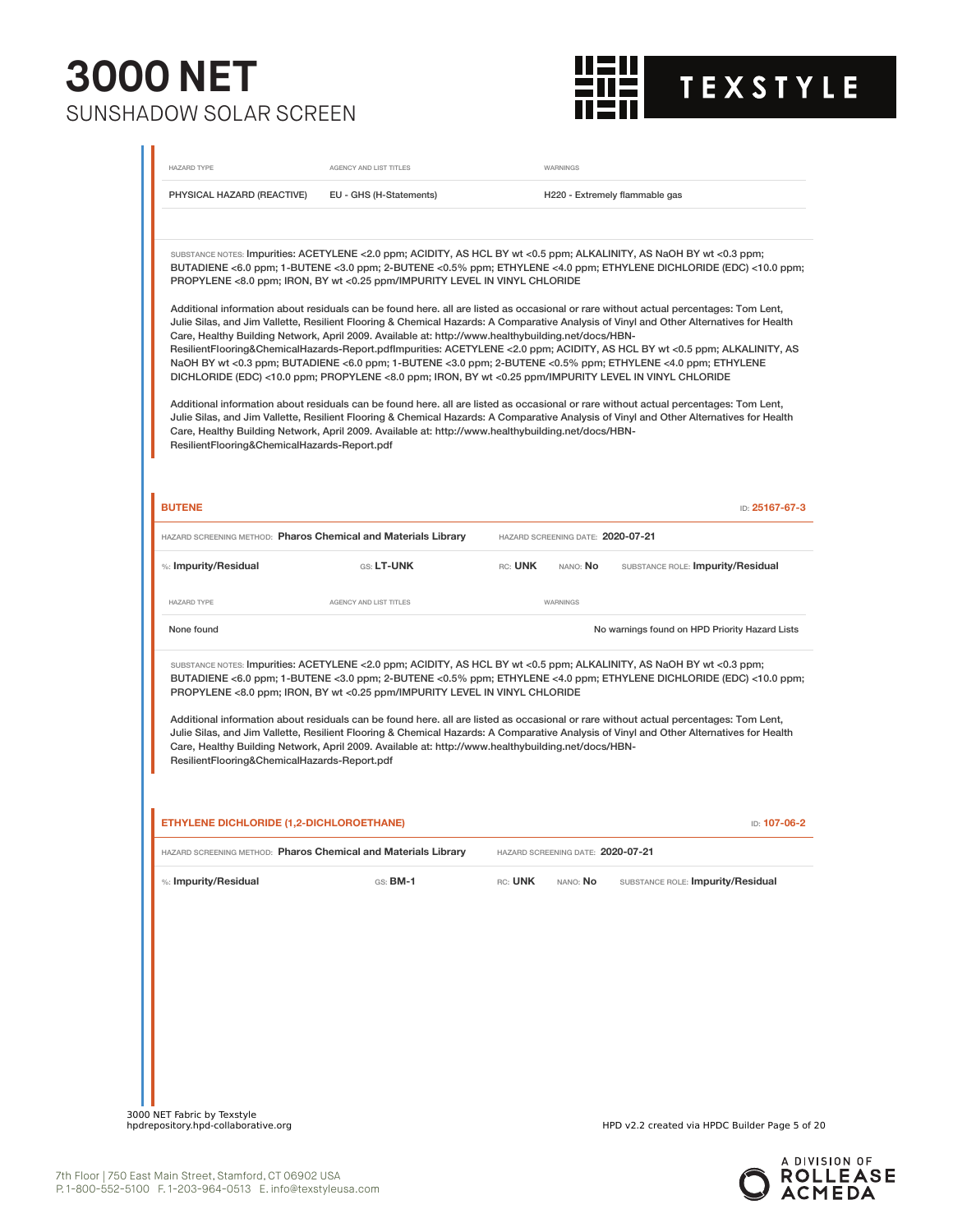

| <b>HAZARD TYPE</b>         | AGENCY AND LIST TITLES                                                     | WARNINGS                                                                                                                                                                                                                                                                                                                                                                              |
|----------------------------|----------------------------------------------------------------------------|---------------------------------------------------------------------------------------------------------------------------------------------------------------------------------------------------------------------------------------------------------------------------------------------------------------------------------------------------------------------------------------|
| <b>CANCER</b>              | US EPA - IRIS Carcinogens                                                  | (1986) Group B2 - Probable human Carcinogen                                                                                                                                                                                                                                                                                                                                           |
| <b>CANCER</b>              | <b>IARC</b>                                                                | Group 2b - Possibly carcinogenic to humans                                                                                                                                                                                                                                                                                                                                            |
| CANCER                     | CA EPA - Prop 65                                                           | Carcinogen                                                                                                                                                                                                                                                                                                                                                                            |
| <b>CANCER</b>              | US CDC - Occupational Carcinogens                                          | Occupational Carcinogen                                                                                                                                                                                                                                                                                                                                                               |
| <b>CANCER</b>              | US NIH - Report on Carcinogens                                             | Reasonably Anticipated to be Human Carcinogen                                                                                                                                                                                                                                                                                                                                         |
| <b>CANCER</b>              | <b>EU - SVHC Authorisation List</b>                                        | Carcinogenic - Candidate list                                                                                                                                                                                                                                                                                                                                                         |
| CANCER                     | EU - SVHC Authorisation List                                               | Carcinogenic - Banned unless Authorised                                                                                                                                                                                                                                                                                                                                               |
| PHYSICAL HAZARD (REACTIVE) | EU - GHS (H-Statements)                                                    | H225 - Highly flammable liquid and vapour                                                                                                                                                                                                                                                                                                                                             |
| <b>SKIN IRRITATION</b>     | EU - GHS (H-Statements)                                                    | H315 - Causes skin irritation                                                                                                                                                                                                                                                                                                                                                         |
| <b>EYE IRRITATION</b>      | EU - GHS (H-Statements)                                                    | H319 - Causes serious eye irritation                                                                                                                                                                                                                                                                                                                                                  |
| <b>CANCER</b>              | EU - GHS (H-Statements)                                                    | H350 - May cause cancer                                                                                                                                                                                                                                                                                                                                                               |
| <b>CANCER</b>              | <b>EU - REACH Annex XVII CMRs</b>                                          | Carcinogen Category 2 - Substances which should be<br>regarded as if they are Carcinogenic to man                                                                                                                                                                                                                                                                                     |
| <b>MULTIPLE</b>            | ChemSec - SIN List                                                         | CMR - Carcinogen, Mutagen &/or Reproductive Toxicant                                                                                                                                                                                                                                                                                                                                  |
| <b>MULTIPLE</b>            | German FEA - Substances Hazardous to<br>Waters                             | Class 3 - Severe Hazard to Waters                                                                                                                                                                                                                                                                                                                                                     |
| <b>CANCER</b>              | <b>MAK</b>                                                                 | Carcinogen Group 2 - Considered to be carcinogenic for<br>man                                                                                                                                                                                                                                                                                                                         |
| CANCER                     | GHS - Korea                                                                | Carcinogenicity - Category 1 [H350 - May cause cancer]                                                                                                                                                                                                                                                                                                                                |
| CANCER                     | EU - Annex VI CMRs                                                         | Carcinogen Category 1B - Presumed Carcinogen based on<br>animal evidence                                                                                                                                                                                                                                                                                                              |
| CANCER                     | GHS - Japan                                                                | Carcinogenicity - Category 1A [H350]                                                                                                                                                                                                                                                                                                                                                  |
| <b>CANCER</b>              | GHS - Japan                                                                | Carcinogenicity - Category 1B [H350]                                                                                                                                                                                                                                                                                                                                                  |
| <b>CANCER</b>              | GHS - Malaysia                                                             | H350 - May cause cancer                                                                                                                                                                                                                                                                                                                                                               |
| <b>CANCER</b>              | GHS - Australia                                                            | H350 - May cause cancer                                                                                                                                                                                                                                                                                                                                                               |
|                            | PROPYLENE <8.0 ppm; IRON, BY wt <0.25 ppm/IMPURITY LEVEL IN VINYL CHLORIDE | SUBSTANCE NOTES: Impurities: ACETYLENE < 2.0 ppm; ACIDITY, AS HCL BY wt < 0.5 ppm; ALKALINITY, AS NaOH BY wt < 0.3 ppm;<br>BUTADIENE <6.0 ppm; 1-BUTENE <3.0 ppm; 2-BUTENE <0.5% ppm; ETHYLENE <4.0 ppm; ETHYLENE DICHLORIDE (EDC) <10.0 ppm;<br>Additional information about residuals can be found here. all are listed as occasional or rare without actual percentages: Tom Lent, |

Julie Silas, and Jim Vallette, Resilient Flooring & Chemical Hazards: A Comparative Analysis of Vinyl and Other Alternatives for Health Care, Healthy Building Network, April 2009. Available at: http://www.healthybuilding.net/docs/HBN-ResilientFlooring&ChemicalHazards-Report.pdf

| <b>HYDROCHLORIC ACID</b>                                       |            |         |                                   | ID: 7647-01-0                     |
|----------------------------------------------------------------|------------|---------|-----------------------------------|-----------------------------------|
| HAZARD SCREENING METHOD: Pharos Chemical and Materials Library |            |         | HAZARD SCREENING DATE: 2020-07-21 |                                   |
| %: Impurity/Residual                                           | $GS:$ BM-2 | RC: UNK | NANO: <b>No</b>                   | SUBSTANCE ROLE: Impurity/Residual |

3000 NET Fabric by Texstyle

HPD v2.2 created via HPDC Builder Page 6 of 20

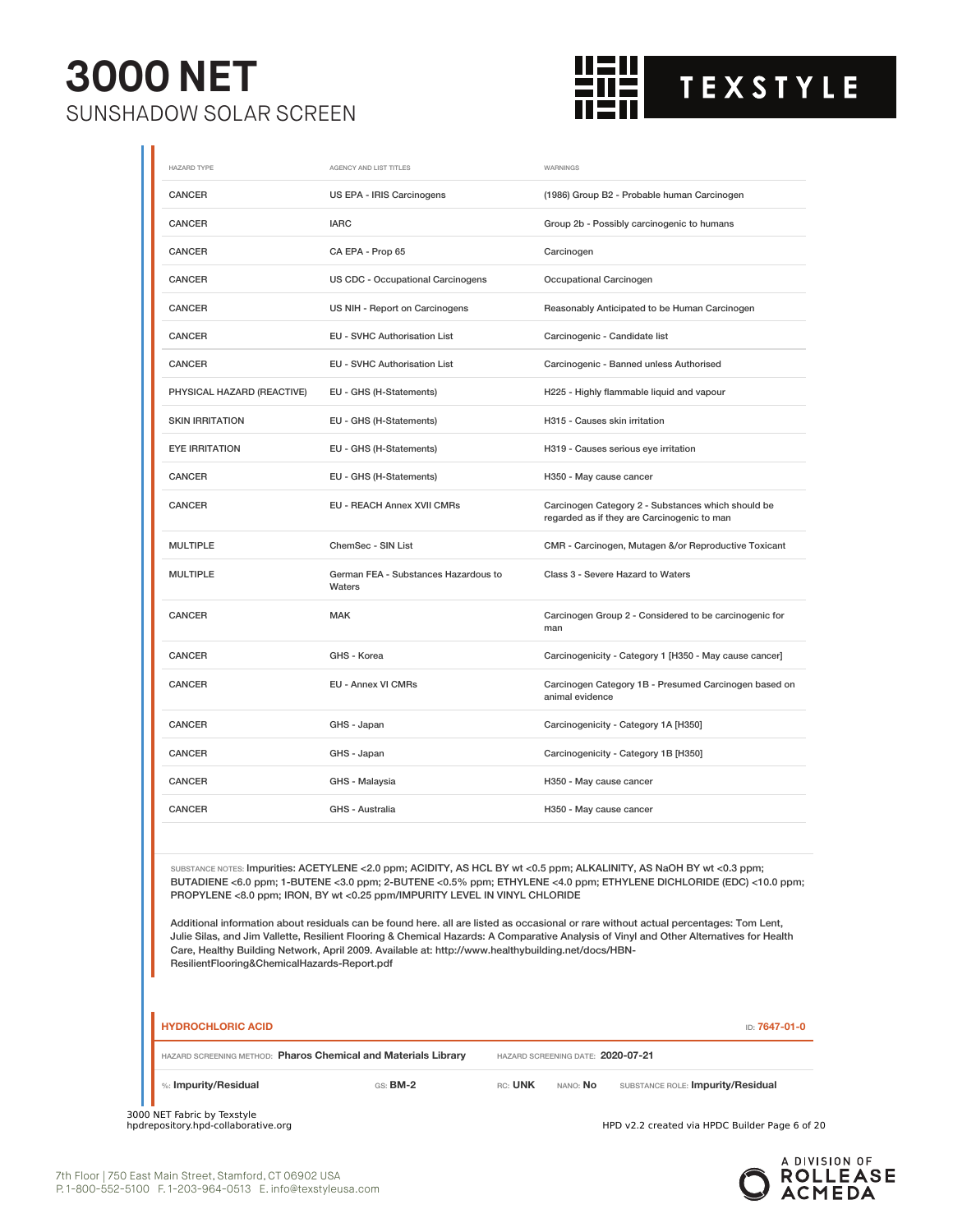

| <b>RESPIRATORY</b>                                             | AOEC - Asthmagens                                                                                                                                                                                                                                                                                        |         |                                   | Asthmagen (Rr) - irritant-induced                                                                                                                                                                                                                                                                                                                                                                     |
|----------------------------------------------------------------|----------------------------------------------------------------------------------------------------------------------------------------------------------------------------------------------------------------------------------------------------------------------------------------------------------|---------|-----------------------------------|-------------------------------------------------------------------------------------------------------------------------------------------------------------------------------------------------------------------------------------------------------------------------------------------------------------------------------------------------------------------------------------------------------|
| <b>MAMMALIAN</b>                                               | US EPA - EPCRA Extremely Hazardous<br><b>Substances</b>                                                                                                                                                                                                                                                  |         |                                   | <b>Extremely Hazardous Substances</b>                                                                                                                                                                                                                                                                                                                                                                 |
| ResilientFlooring&ChemicalHazards-Report.pdf                   | SUBSTANCE NOTES: Impurities: ACETYLENE <2.0 ppm; ACIDITY, AS HCL BY wt <0.5 ppm; ALKALINITY, AS NaOH BY wt <0.3 ppm;<br>PROPYLENE <8.0 ppm; IRON, BY wt <0.25 ppm/IMPURITY LEVEL IN VINYL CHLORIDE<br>Care, Healthy Building Network, April 2009. Available at: http://www.healthybuilding.net/docs/HBN- |         |                                   | BUTADIENE <6.0 ppm; 1-BUTENE <3.0 ppm; 2-BUTENE <0.5% ppm; ETHYLENE <4.0 ppm; ETHYLENE DICHLORIDE (EDC) <10.0 ppm;<br>Additional information about residuals can be found here. all are listed as occasional or rare without actual percentages: Tom Lent,<br>Julie Silas, and Jim Vallette, Resilient Flooring & Chemical Hazards: A Comparative Analysis of Vinyl and Other Alternatives for Health |
| <b>IRON</b>                                                    |                                                                                                                                                                                                                                                                                                          |         |                                   | ID: 7439-89-6                                                                                                                                                                                                                                                                                                                                                                                         |
| HAZARD SCREENING METHOD: Pharos Chemical and Materials Library |                                                                                                                                                                                                                                                                                                          |         | HAZARD SCREENING DATE: 2020-07-21 |                                                                                                                                                                                                                                                                                                                                                                                                       |
| %: Impurity/Residual                                           | $G.S.$ LT-P1                                                                                                                                                                                                                                                                                             | RC: UNK | NANO: No                          | SUBSTANCE ROLE: Impurity/Residual                                                                                                                                                                                                                                                                                                                                                                     |
| <b>HAZARD TYPE</b>                                             | <b>AGENCY AND LIST TITLES</b>                                                                                                                                                                                                                                                                            |         | WARNINGS                          |                                                                                                                                                                                                                                                                                                                                                                                                       |
| <b>ENDOCRINE</b>                                               | <b>TEDX - Potential Endocrine Disruptors</b>                                                                                                                                                                                                                                                             |         |                                   | <b>Potential Endocrine Disruptor</b>                                                                                                                                                                                                                                                                                                                                                                  |
|                                                                | SUBSTANCE NOTES: Impurities: ACETYLENE <2.0 ppm; ACIDITY, AS HCL BY wt <0.5 ppm; ALKALINITY, AS NaOH BY wt <0.3 ppm;<br>PROPYLENE <8.0 ppm; IRON, BY wt <0.25 ppm/IMPURITY LEVEL IN VINYL CHLORIDE                                                                                                       |         |                                   | BUTADIENE <6.0 ppm; 1-BUTENE <3.0 ppm; 2-BUTENE <0.5% ppm; ETHYLENE <4.0 ppm; ETHYLENE DICHLORIDE (EDC) <10.0 ppm;<br>Additional information about residuals can be found here. all are listed as occasional or rare without actual percentages: Tom Lent,<br>Julie Silas, and Jim Vallette, Resilient Flooring & Chemical Hazards: A Comparative Analysis of Vinyl and Other Alternatives for Health |
| ResilientFlooring&ChemicalHazards-Report.pdf                   | Care, Healthy Building Network, April 2009. Available at: http://www.healthybuilding.net/docs/HBN-                                                                                                                                                                                                       |         |                                   |                                                                                                                                                                                                                                                                                                                                                                                                       |
|                                                                |                                                                                                                                                                                                                                                                                                          |         |                                   |                                                                                                                                                                                                                                                                                                                                                                                                       |
| <b>PROPYLENE</b>                                               |                                                                                                                                                                                                                                                                                                          |         |                                   | ID: 115-07-1                                                                                                                                                                                                                                                                                                                                                                                          |
| HAZARD SCREENING METHOD: Pharos Chemical and Materials Library |                                                                                                                                                                                                                                                                                                          |         | HAZARD SCREENING DATE: 2020-07-21 |                                                                                                                                                                                                                                                                                                                                                                                                       |
| %: Impurity/Residual                                           | GS: BM-U                                                                                                                                                                                                                                                                                                 | RC: UNK | NANO: No                          | SUBSTANCE ROLE: Impurity/Residual                                                                                                                                                                                                                                                                                                                                                                     |
| <b>HAZARD TYPE</b>                                             | <b>AGENCY AND LIST TITLES</b>                                                                                                                                                                                                                                                                            |         | WARNINGS                          |                                                                                                                                                                                                                                                                                                                                                                                                       |
| PHYSICAL HAZARD (REACTIVE)                                     | EU - GHS (H-Statements)                                                                                                                                                                                                                                                                                  |         |                                   | H220 - Extremely flammable gas                                                                                                                                                                                                                                                                                                                                                                        |
| <b>ENDOCRINE</b>                                               | <b>TEDX</b> - Potential Endocrine Disruptors                                                                                                                                                                                                                                                             |         |                                   | <b>Potential Endocrine Disruptor</b>                                                                                                                                                                                                                                                                                                                                                                  |
|                                                                | substance notes: Impurities: ACETYLENE <2.0 ppm; ACIDITY, AS HCL BY wt <0.5 ppm; ALKALINITY, AS NaOH BY wt <0.3 ppm;<br>PROPYLENE <8.0 ppm; IRON, BY wt <0.25 ppm/IMPURITY LEVEL IN VINYL CHLORIDE<br>Care, Healthy Building Network, April 2009. Available at: http://www.healthybuilding.net/docs/HBN- |         |                                   | BUTADIENE <6.0 ppm; 1-BUTENE <3.0 ppm; 2-BUTENE <0.5% ppm; ETHYLENE <4.0 ppm; ETHYLENE DICHLORIDE (EDC) <10.0 ppm;<br>Additional information about residuals can be found here. all are listed as occasional or rare without actual percentages: Tom Lent,<br>Julie Silas, and Jim Vallette, Resilient Flooring & Chemical Hazards: A Comparative Analysis of Vinyl and Other Alternatives for Health |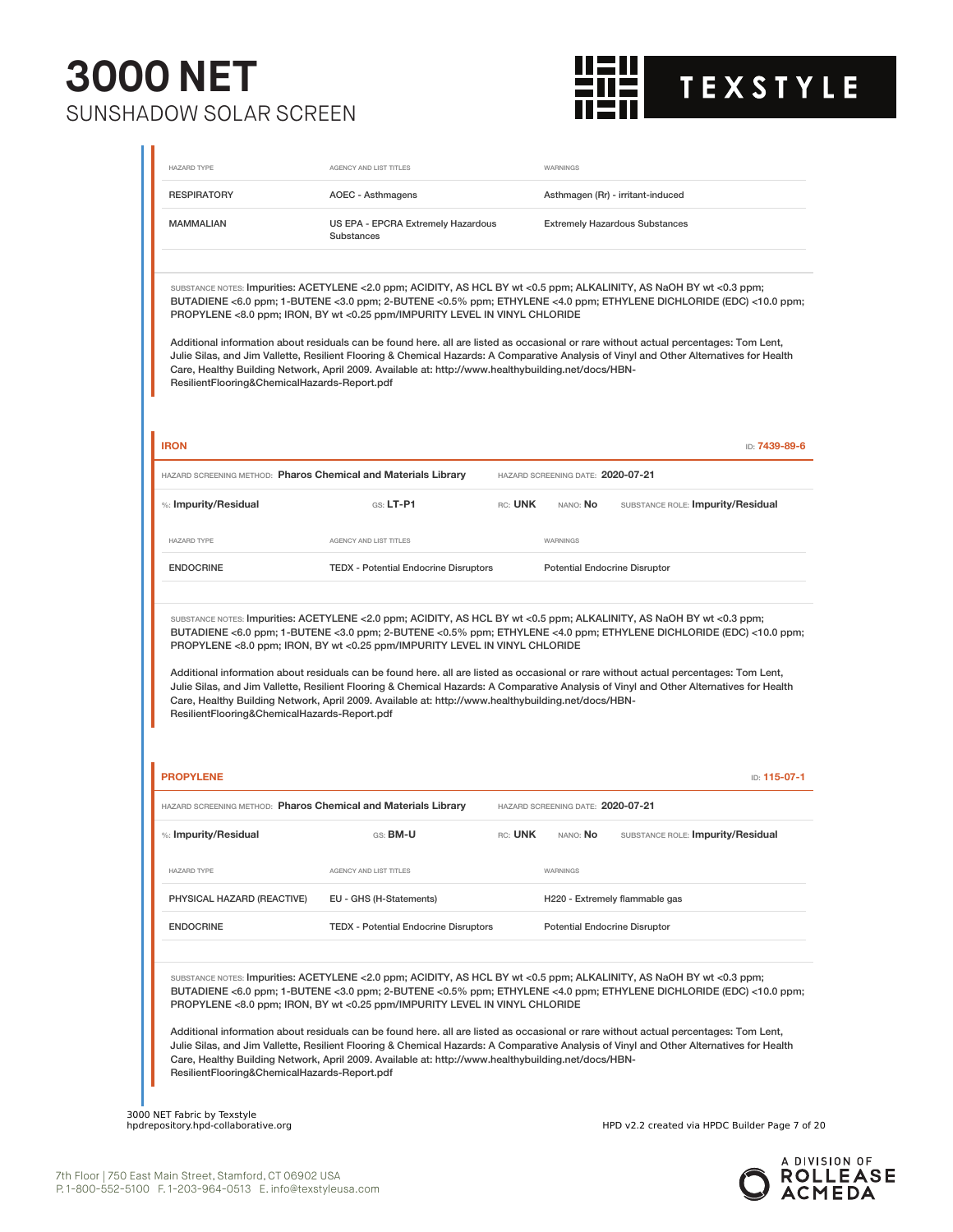

|                                                                                                                                              | HAZARD SCREENING METHOD: Pharos Chemical and Materials Library                                                                                                                                                                                                                                                                                                                                                                                                                                                                                                                                                                                                                                                    | HAZARD SCREENING DATE: 2020-07-21 |                                               |                                                |
|----------------------------------------------------------------------------------------------------------------------------------------------|-------------------------------------------------------------------------------------------------------------------------------------------------------------------------------------------------------------------------------------------------------------------------------------------------------------------------------------------------------------------------------------------------------------------------------------------------------------------------------------------------------------------------------------------------------------------------------------------------------------------------------------------------------------------------------------------------------------------|-----------------------------------|-----------------------------------------------|------------------------------------------------|
| %: Impurity/Residual                                                                                                                         | $G.S. LT-P1$                                                                                                                                                                                                                                                                                                                                                                                                                                                                                                                                                                                                                                                                                                      | RC: UNK                           | nano: <b>No</b>                               | SUBSTANCE ROLE: Impurity/Residual              |
| HAZARD TYPE                                                                                                                                  | AGENCY AND LIST TITLES                                                                                                                                                                                                                                                                                                                                                                                                                                                                                                                                                                                                                                                                                            | WARNINGS                          |                                               |                                                |
| <b>SKIN IRRITATION</b>                                                                                                                       | EU - GHS (H-Statements)                                                                                                                                                                                                                                                                                                                                                                                                                                                                                                                                                                                                                                                                                           |                                   |                                               | H314 - Causes severe skin burns and eye damage |
| PHYSICAL HAZARD (REACTIVE)                                                                                                                   | GHS - Korea                                                                                                                                                                                                                                                                                                                                                                                                                                                                                                                                                                                                                                                                                                       |                                   | H290 - May be corrosive to metals             |                                                |
| ResilientFlooring&ChemicalHazards-Report.pdf                                                                                                 | SUBSTANCE NOTES: Impurities: ACETYLENE <2.0 ppm; ACIDITY, AS HCL BY wt <0.5 ppm; ALKALINITY, AS NaOH BY wt <0.3 ppm;<br>BUTADIENE <6.0 ppm; 1-BUTENE <3.0 ppm; 2-BUTENE <0.5% ppm; ETHYLENE <4.0 ppm; ETHYLENE DICHLORIDE (EDC) <10.0 ppm;<br>PROPYLENE <8.0 ppm; IRON, BY wt <0.25 ppm/IMPURITY LEVEL IN VINYL CHLORIDE<br>Additional information about residuals can be found here. all are listed as occasional or rare without actual percentages: Tom Lent,<br>Julie Silas, and Jim Vallette, Resilient Flooring & Chemical Hazards: A Comparative Analysis of Vinyl and Other Alternatives for Health<br>Care, Healthy Building Network, April 2009. Available at: http://www.healthybuilding.net/docs/HBN- |                                   |                                               |                                                |
|                                                                                                                                              |                                                                                                                                                                                                                                                                                                                                                                                                                                                                                                                                                                                                                                                                                                                   |                                   |                                               |                                                |
|                                                                                                                                              | $%: 10,0000 - 30,0000$<br>RESIDUALS AND IMPURITIES CONSIDERED: Yes<br>RESIDUALS AND IMPURITIES NOTES: Residuals and impurities were considered using the toxnet database. For more information<br>about this database see RESIDUALS AND IMPURITIES SCREENING NOTES.                                                                                                                                                                                                                                                                                                                                                                                                                                               |                                   |                                               | MATERIAL TYPE: Polymeric Material              |
|                                                                                                                                              |                                                                                                                                                                                                                                                                                                                                                                                                                                                                                                                                                                                                                                                                                                                   |                                   |                                               | ID: 25038-59-9                                 |
| <b>POLYETHYLENE TEPHTHALATE</b><br>PRODUCT THRESHOLD: 100 ppm<br>OTHER MATERIAL NOTES:<br>POLYETHYLENE TEREPHTHALATE<br>%: 10,0000 - 30,0000 | HAZARD SCREENING METHOD: Pharos Chemical and Materials Library<br>GS: LT-UNK                                                                                                                                                                                                                                                                                                                                                                                                                                                                                                                                                                                                                                      | RC: UNK                           | HAZARD SCREENING DATE: 2020-07-21<br>NANO: No | SUBSTANCE ROLE: Adhesive                       |
| <b>HAZARD TYPE</b>                                                                                                                           | AGENCY AND LIST TITLES                                                                                                                                                                                                                                                                                                                                                                                                                                                                                                                                                                                                                                                                                            | WARNINGS                          |                                               |                                                |
| None found                                                                                                                                   |                                                                                                                                                                                                                                                                                                                                                                                                                                                                                                                                                                                                                                                                                                                   |                                   |                                               | No warnings found on HPD Priority Hazard Lists |
|                                                                                                                                              |                                                                                                                                                                                                                                                                                                                                                                                                                                                                                                                                                                                                                                                                                                                   |                                   |                                               |                                                |
|                                                                                                                                              |                                                                                                                                                                                                                                                                                                                                                                                                                                                                                                                                                                                                                                                                                                                   |                                   |                                               |                                                |
|                                                                                                                                              |                                                                                                                                                                                                                                                                                                                                                                                                                                                                                                                                                                                                                                                                                                                   |                                   |                                               |                                                |
|                                                                                                                                              |                                                                                                                                                                                                                                                                                                                                                                                                                                                                                                                                                                                                                                                                                                                   |                                   |                                               |                                                |
|                                                                                                                                              |                                                                                                                                                                                                                                                                                                                                                                                                                                                                                                                                                                                                                                                                                                                   |                                   |                                               |                                                |

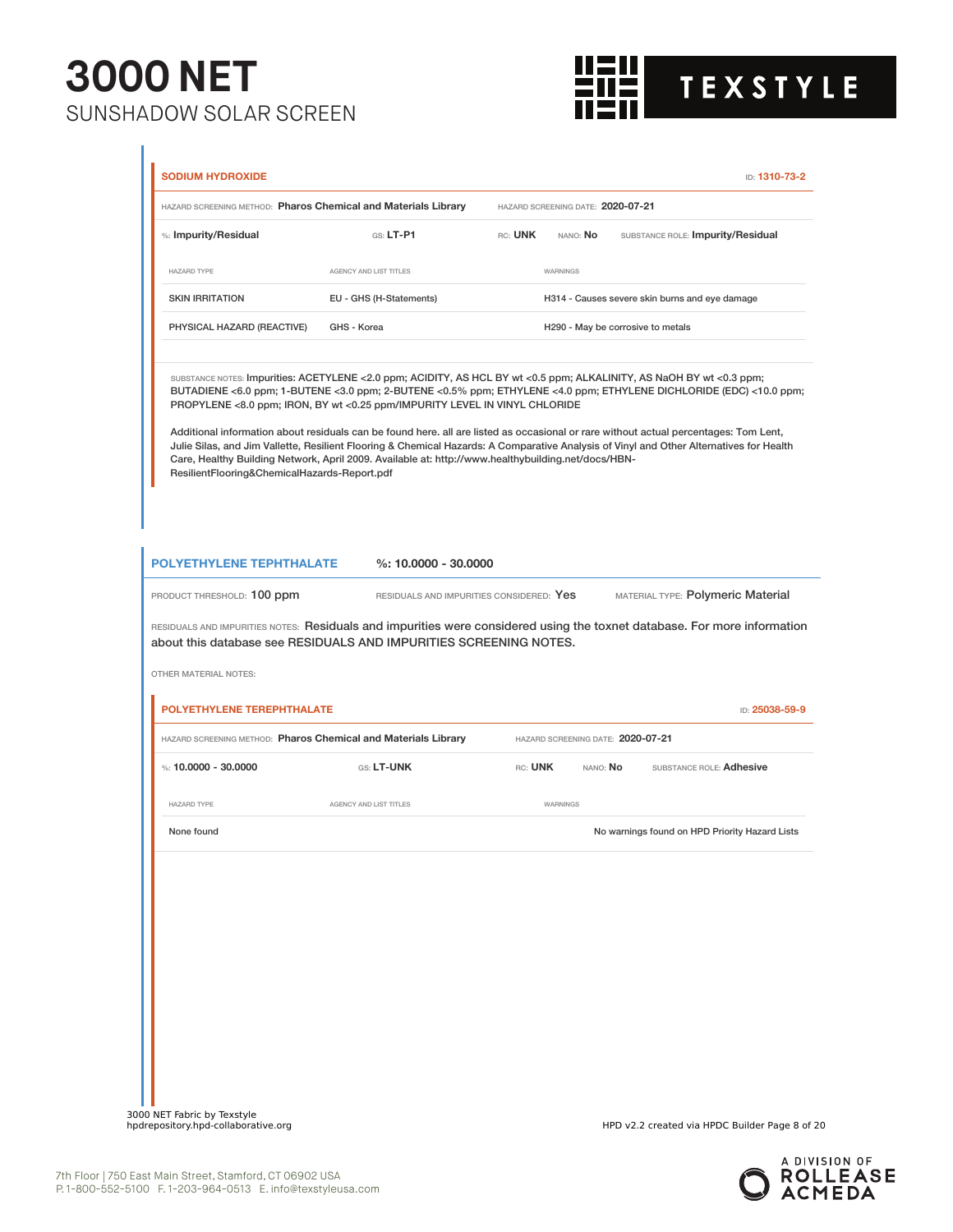

SUBSTANCE NOTES: Impurity 1, Antimony trioxide: "The prepolymer can also be formed by transesterification (B) of dimethyl terephthalate with ethylene glycol, forming methanol as a by-product (Scheirs and Long, 2003). Oxides of e.g. zinc or manganese are commonly added to catalyze the first reaction, and antimony (III) oxide is most commonly used to catalyze the second step reaction (Ravve, 2000; Stevens, 1999)." (Lithner 2011)

"Residual molecular antimony (Sb) catalyst materials can migrate into food or water and be a potential contaminant from PET packaging materials. Sb was established as a catalyst of choice because it has some favorable properties, e.g. it gives bright, shiny polymers. There are two other main catalysts for PET: germanium oxide and titanium compounds (Thiele 2001)." http://www.ncbi.nlm.nih.gov/pmc/articles/PMC3613973/

"Antimony trioxide is the preferred polycondensation catalyst for the production of PET."

"The Sb concentration of commercialized PET resin ranges between 190 and 300 µg g-1." http://www.scielo.br/scielo.php? script=sci\_arttext&pid=S0103-50532014000400009

Impurity 2, Manganese oxide: "Oxides of e.g. zinc or manganese are commonly added to catalyze the first reaction, and antimony (III) oxide is most commonly used to catalyze the second step reaction (Ravve, 2000; Stevens, 1999)." (Lithner 2011)

Impurity 3, Nitrogen: In the DMT process, "Vapor from the top of the methanol column is sent to a cold water (or refrigerated) condenser, where the condensate returns to the methanol column, and noncondensable are purged with nitrogen before being emitted to the atmosphere."

http://www.epa.gov/ttn/chief/ap42/ch06/final/c06s06-2.pdf

impurity 4, Zinc Oxide: "The prepolymer can also be formed by transesterification (B) of dimethyl terephthalate with ethylene glycol, forming methanol as a by-product (Scheirs and Long, 2003). Oxides of e.g. zinc or manganese are commonly added to catalyse the first reaction, and antimony (III) oxide is most commonly used to catalyse the second step reaction (Ravve, 2000; Stevens, 1999)." (Lithner 2011)

#### **ANTIMONY TRIOXIDE** ID: **1309-64-4**

HAZARD SCREENING METHOD: **Pharos Chemical and Materials Library** HAZARD SCREENING DATE: **2020-07-21** %: **Impurity/Residual** GS: **BM-1** RC: **UNK** NANO: **No** SUBSTANCE ROLE: **Impurity/Residual** HAZARD TYPE AGENCY AND LIST TITLES WARNINGS CANCER **IARC** IARC **GROUP 20 - Possibly carcinogenic to humans** CANCER CA EPA - Prop 65 Carcinogen CANCER US NIH - Report on Carcinogens Reasonably Anticipated to be Human Carcinogen CANCER EU - GHS (H-Statements) H351 - Suspected of causing cancer MULTIPLE ChemSec - SIN List Company CMR - Carcinogen, Mutagen &/or Reproductive Toxicant CANCER MAK MAK Carcinogen Group 2 - Considered to be carcinogenic for man CANCER GHS - Japan Carcinogenicity - Category 1B [H350]

SUBSTANCE NOTES: "The prepolymer can also be formed by transesterification (B) of dimethyl terephthalate with ethylene glycol, forming methanol as a by-product (Scheirs and Long, 2003). Oxides of e.g. zinc or manganese are commonly added to catalyze the first reaction, and antimony (III) oxide is most commonly used to catalyze the second step reaction (Ravve, 2000; Stevens, 1999)." (Lithner 2011)

"Residual molecular antimony (Sb) catalyst materials can migrate into food or water and be a potential contaminant from PET packaging materials. Sb was established as a catalyst of choice because it has some favorable properties, e.g. it gives bright, shiny polymers. There are two other main catalysts for PET: germanium oxide and titanium compounds (Thiele 2001)." http://www.ncbi.nlm.nih.gov/pmc/articles/PMC3613973/

"Antimony trioxide is the preferred polycondensation catalyst for the production of PET." "The Sb concentration of commercialized PET resin ranges between 190 and 300 µg g-1." http://www.scielo.br/scielo.php?script=sci\_arttext&pid=S0103-50532014000400009

**MANGANESE OXIDE** ID: **1317-34-6**

HAZARD SCREENING METHOD: **Pharos Chemical and Materials Library** HAZARD SCREENING DATE: **2020-07-21**

3000 NET Fabric by Texstyle<br>hpdrepository.hpd-collaborative.org

HPD v2.2 created via HPDC Builder Page 9 of 20

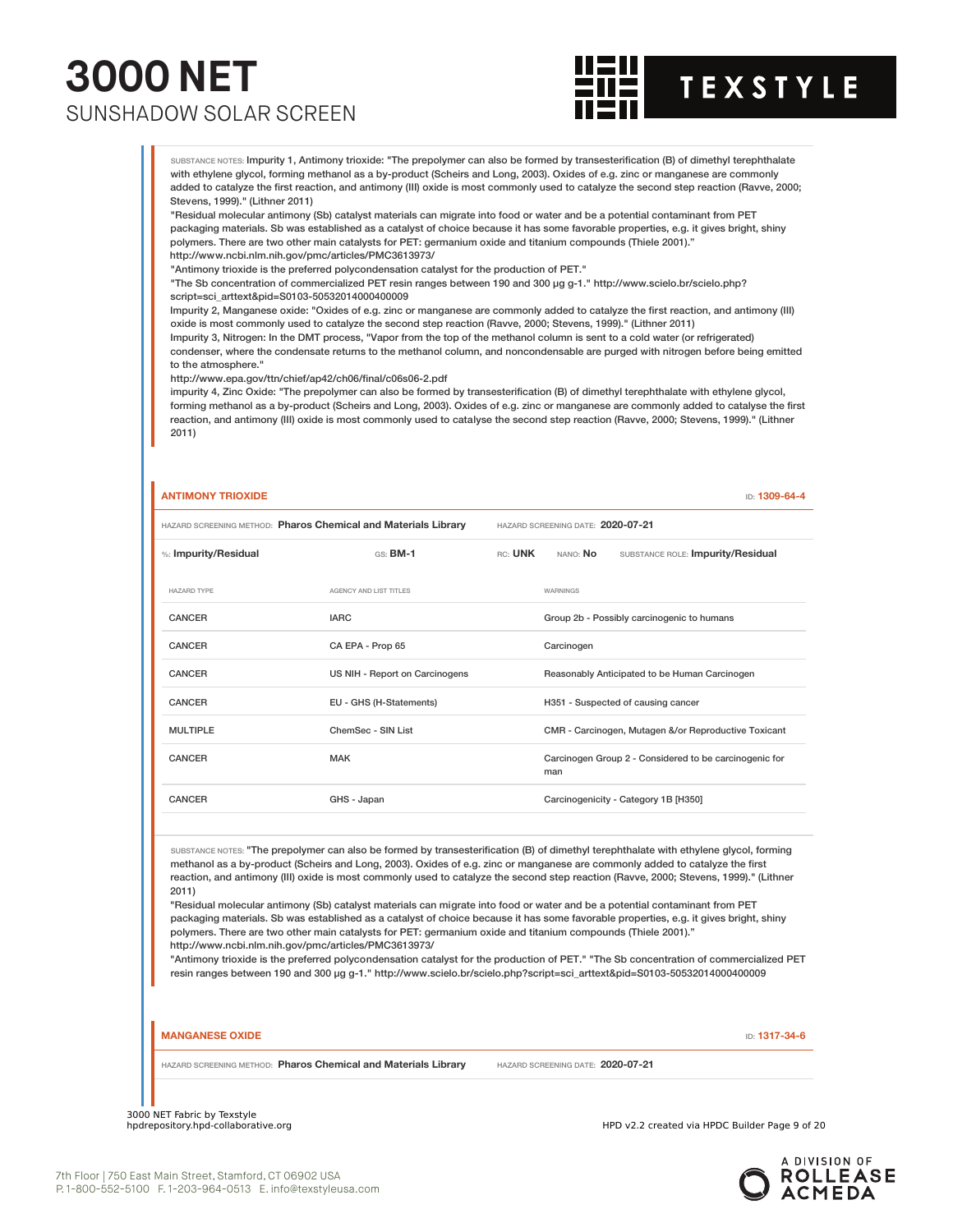### **3000 NET**  SUNSHADOW SOLAR SCREEN



| %: Impurity/Residual              | $G.S.$ LT-P1                                                                                                                                                                              | RC: UNK | NANO: No                             | SUBSTANCE ROLE: Impurity/Residual                                                                                                                                                                                                                                               |
|-----------------------------------|-------------------------------------------------------------------------------------------------------------------------------------------------------------------------------------------|---------|--------------------------------------|---------------------------------------------------------------------------------------------------------------------------------------------------------------------------------------------------------------------------------------------------------------------------------|
| <b>HAZARD TYPE</b>                | AGENCY AND LIST TITLES                                                                                                                                                                    |         | WARNINGS                             |                                                                                                                                                                                                                                                                                 |
| <b>REPRODUCTIVE</b>               | GHS - Japan                                                                                                                                                                               |         |                                      | Toxic to reproduction - Category 1B [H360]                                                                                                                                                                                                                                      |
|                                   | commonly used to catalyze the second step reaction (Ravve, 2000; Stevens, 1999)." (Lithner 2011)                                                                                          |         |                                      | SUBSTANCE NOTES: "Oxides of e.g. zinc or manganese are commonly added to catalyze the first reaction, and antimony (III) oxide is most                                                                                                                                          |
| <b>NITROGEN</b>                   | HAZARD SCREENING METHOD: Pharos Chemical and Materials Library                                                                                                                            |         | HAZARD SCREENING DATE: 2020-07-21    | ID: 7727-37-9                                                                                                                                                                                                                                                                   |
| %: Impurity/Residual              | GS: NoGS                                                                                                                                                                                  | RC: UNK | NANO: No                             | SUBSTANCE ROLE: Impurity/Residual                                                                                                                                                                                                                                               |
| <b>HAZARD TYPE</b>                | AGENCY AND LIST TITLES                                                                                                                                                                    |         | WARNINGS                             |                                                                                                                                                                                                                                                                                 |
| None found                        |                                                                                                                                                                                           |         |                                      | No warnings found on HPD Priority Hazard Lists                                                                                                                                                                                                                                  |
| atmosphere."<br><b>ZINC OXIDE</b> | where the condensate returns to the methanol column, and noncondensable are purged with nitrogen before being emitted to the<br>http://www.epa.gov/ttn/chief/ap42/ch06/final/c06s06-2.pdf |         |                                      | ID: 1314-13-2                                                                                                                                                                                                                                                                   |
|                                   | HAZARD SCREENING METHOD: Pharos Chemical and Materials Library                                                                                                                            |         | HAZARD SCREENING DATE: 2020-07-21    |                                                                                                                                                                                                                                                                                 |
| %: Impurity/Residual              | $GS:$ BM-1                                                                                                                                                                                | RC: UNK | NANO: No                             | SUBSTANCE ROLE: Impurity/Residual                                                                                                                                                                                                                                               |
| <b>HAZARD TYPE</b>                | AGENCY AND LIST TITLES                                                                                                                                                                    |         | WARNINGS                             |                                                                                                                                                                                                                                                                                 |
| <b>RESPIRATORY</b>                | <b>AOEC - Asthmagens</b>                                                                                                                                                                  |         |                                      | Asthmagen (Rs) - sensitizer-induced                                                                                                                                                                                                                                             |
| <b>ACUTE AQUATIC</b>              | EU - GHS (H-Statements)                                                                                                                                                                   |         |                                      | H400 - Very toxic to aquatic life                                                                                                                                                                                                                                               |
| <b>CHRON AQUATIC</b>              | EU - GHS (H-Statements)                                                                                                                                                                   |         |                                      | H410 - Very toxic to aquatic life with long lasting effects                                                                                                                                                                                                                     |
| <b>ENDOCRINE</b>                  | <b>TEDX</b> - Potential Endocrine Disruptors                                                                                                                                              |         | <b>Potential Endocrine Disruptor</b> |                                                                                                                                                                                                                                                                                 |
| <b>MULTIPLE</b>                   | German FEA - Substances Hazardous to<br>Waters                                                                                                                                            |         | Class 2 - Hazard to Waters           |                                                                                                                                                                                                                                                                                 |
| 2011)                             | methanol as a by-product (Scheirs and Long, 2003). Oxides of e.g. zinc or manganese are commonly added to catalyze the first                                                              |         |                                      | SUBSTANCE NOTES: "The prepolymer can also be formed by transesterification (B) of dimethyl terephthalate with ethylene glycol, forming<br>reaction, and antimony (III) oxide is most commonly used to catalyze the second step reaction (Ravve, 2000; Stevens, 1999)." (Lithner |
| <b>PLASTICIZER</b>                | $%: 10,0000 - 20,0000$                                                                                                                                                                    |         |                                      |                                                                                                                                                                                                                                                                                 |
| PRODUCT THRESHOLD: 100 ppm        | RESIDUALS AND IMPURITIES CONSIDERED: Yes                                                                                                                                                  |         |                                      | MATERIAL TYPE: Polymeric Material                                                                                                                                                                                                                                               |

3000 NET Fabric by Texstyle

HPD v2.2 created via HPDC Builder Page 10 of 20

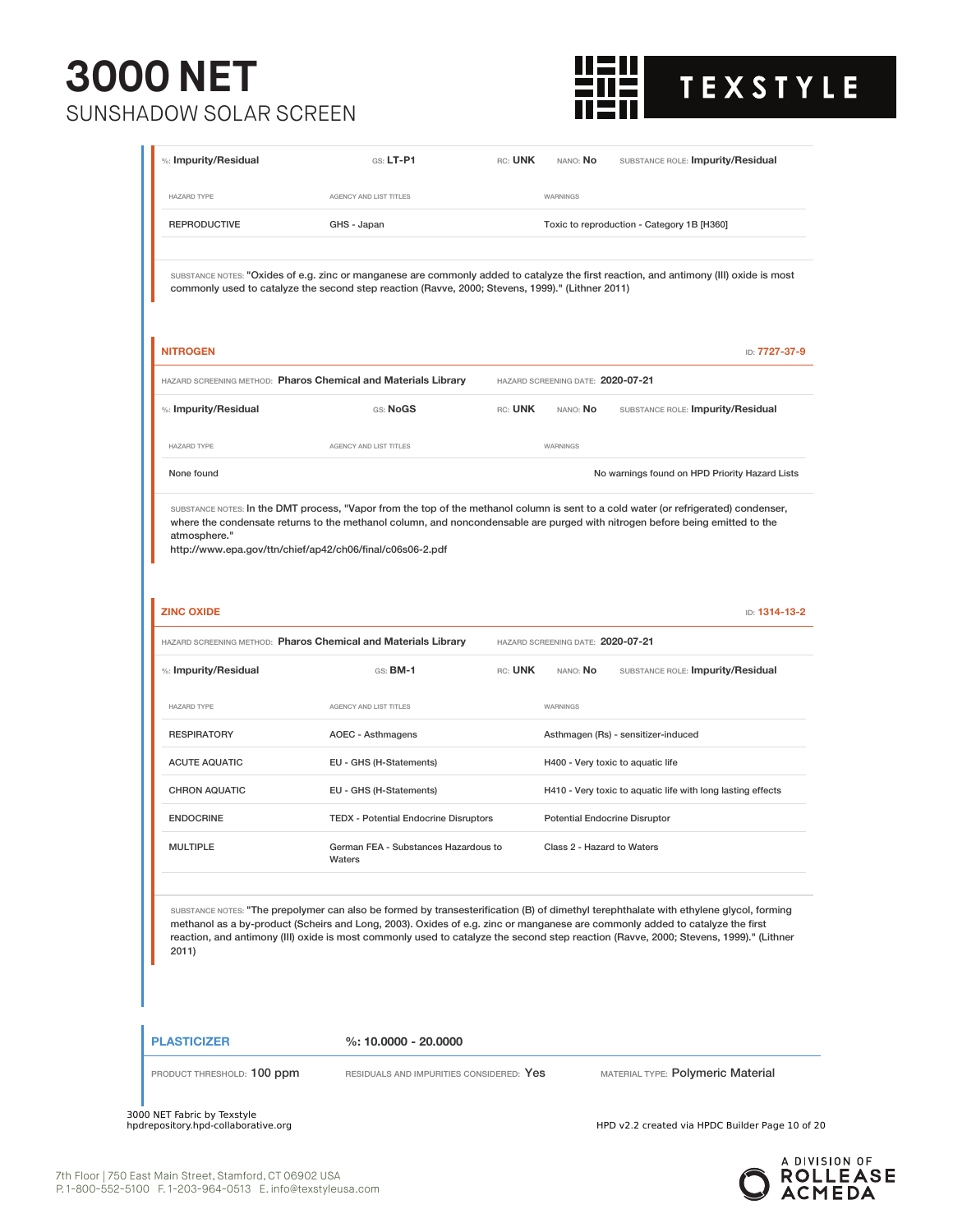

RESIDUALS AND IMPURITIES NOTES: Residuals and impurities were considered using the toxnet database. For more information about this database see RESIDUALS AND IMPURITIES SCREENING NOTES.

|                                                        | HAZARD SCREENING METHOD: Pharos Chemical and Materials Library                                                                                                                                                                                                                                                                      |                                   | HAZARD SCREENING DATE: 2020-07-21 |                                                |
|--------------------------------------------------------|-------------------------------------------------------------------------------------------------------------------------------------------------------------------------------------------------------------------------------------------------------------------------------------------------------------------------------------|-----------------------------------|-----------------------------------|------------------------------------------------|
| %: 10,0000 - 20,0000                                   | GS: BM-3dg                                                                                                                                                                                                                                                                                                                          | RC: UNK                           | nano: <b>No</b>                   | SUBSTANCE ROLE: Plasticizer                    |
| HAZARD TYPE                                            | AGENCY AND LIST TITLES                                                                                                                                                                                                                                                                                                              | WARNINGS                          |                                   |                                                |
| None found                                             |                                                                                                                                                                                                                                                                                                                                     |                                   |                                   | No warnings found on HPD Priority Hazard Lists |
|                                                        | SUBSTANCE NOTES: "DEHT is a clear liquid at room temperature and is manufactured at >98% purity. Minor impurities (present at <2%)<br>include 2-ethylhexyl methyl terephthalate (CAS Registry No.: 63468-13-3)." (SIDS)                                                                                                             |                                   |                                   |                                                |
| 2-ETHYLHEXYL METHYL TEREPHTHALATE                      |                                                                                                                                                                                                                                                                                                                                     |                                   |                                   | ID: 63468-13-3                                 |
|                                                        | HAZARD SCREENING METHOD: Pharos Chemical and Materials Library                                                                                                                                                                                                                                                                      | HAZARD SCREENING DATE: 2020-07-21 |                                   |                                                |
| %: Impurity/Residual                                   | GS: NoGS                                                                                                                                                                                                                                                                                                                            | RC: UNK                           | NANO: No                          | SUBSTANCE ROLE: Impurity/Residual              |
|                                                        |                                                                                                                                                                                                                                                                                                                                     |                                   |                                   |                                                |
| HAZARD TYPE                                            | AGENCY AND LIST TITLES                                                                                                                                                                                                                                                                                                              | WARNINGS                          |                                   |                                                |
| None found                                             | SUBSTANCE NOTES: "DEHT is a clear liquid at room temperature and is manufactured at >98% purity. Minor impurities (present at <2%)<br>include 2-ethylhexyl methyl terephthalate (CAS Registry No.: 63468-13-3)." (SIDS)                                                                                                             |                                   |                                   | No warnings found on HPD Priority Hazard Lists |
|                                                        | $\%: 5.0000 - 20.0000$                                                                                                                                                                                                                                                                                                              |                                   |                                   |                                                |
|                                                        | RESIDUALS AND IMPURITIES CONSIDERED: Yes                                                                                                                                                                                                                                                                                            |                                   |                                   | MATERIAL TYPE: Geologically Derived Material   |
| <b>CALCIUM CARBONATE</b><br>PRODUCT THRESHOLD: 100 ppm | RESIDUALS AND IMPURITIES NOTES: Residuals and impurities were considered using the toxnet database. For more information<br>about this database see RESIDUALS AND IMPURITIES SCREENING NOTES.                                                                                                                                       |                                   |                                   |                                                |
|                                                        | OTHER MATERIAL NOTES: Impurity Notes: Ideally, the secondary crushing step should reduce the ore to the point where<br>mineral impurities are liberated, typically <100 um, without producing an excess of fines. The material may then be<br>beneficiated through a mineral flotation process in which impurities are floated out. |                                   |                                   |                                                |
|                                                        |                                                                                                                                                                                                                                                                                                                                     |                                   |                                   |                                                |
|                                                        |                                                                                                                                                                                                                                                                                                                                     |                                   |                                   |                                                |
|                                                        |                                                                                                                                                                                                                                                                                                                                     |                                   |                                   |                                                |
|                                                        |                                                                                                                                                                                                                                                                                                                                     |                                   |                                   |                                                |

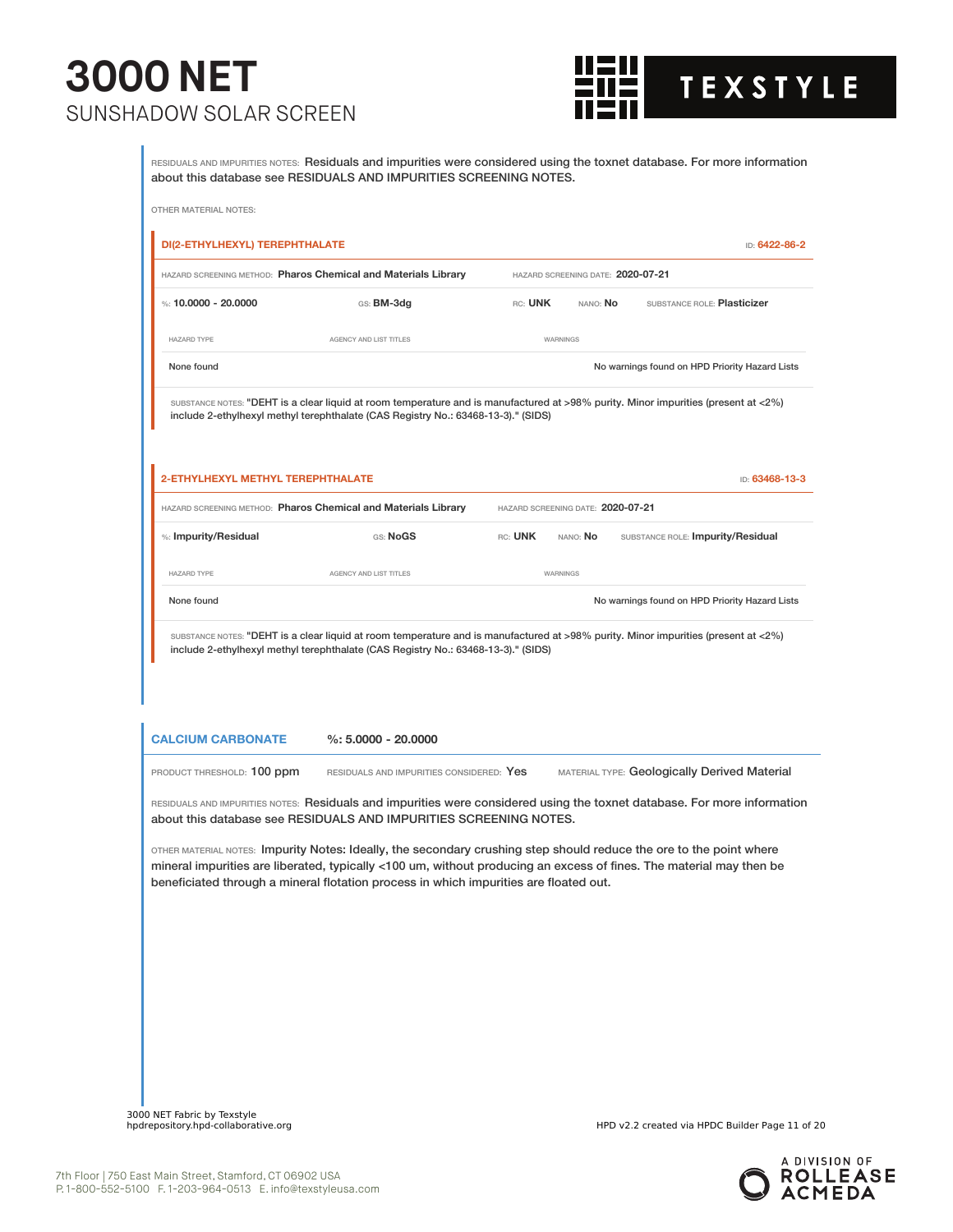

|                                                                                              | HAZARD SCREENING METHOD: Pharos Chemical and Materials Library                                                                                                                                                                                                                  |          | HAZARD SCREENING DATE: 2020-07-21    |                                                                                                         |
|----------------------------------------------------------------------------------------------|---------------------------------------------------------------------------------------------------------------------------------------------------------------------------------------------------------------------------------------------------------------------------------|----------|--------------------------------------|---------------------------------------------------------------------------------------------------------|
| %: $5.0000 - 20.0000$                                                                        | GS: BM-3                                                                                                                                                                                                                                                                        | RC: UNK  | NANO: <b>No</b>                      | SUBSTANCE ROLE: Filler                                                                                  |
| <b>HAZARD TYPE</b>                                                                           | AGENCY AND LIST TITLES                                                                                                                                                                                                                                                          | WARNINGS |                                      |                                                                                                         |
| None found                                                                                   |                                                                                                                                                                                                                                                                                 |          |                                      | No warnings found on HPD Priority Hazard Lists                                                          |
| impurities are floated out.                                                                  | SUBSTANCE NOTES: Ideally, the secondary crushing step should reduce the ore to the point where mineral impurities are liberated, typically<br><100 um, without producing an excess of fines. The material may then be beneficiated through a mineral flotation process in which |          |                                      |                                                                                                         |
| <b>TITANIUM DIOXIDE</b>                                                                      | $%: 1.0000 - 10.0000$                                                                                                                                                                                                                                                           |          |                                      | MATERIAL TYPE: Geologically Derived Material                                                            |
|                                                                                              |                                                                                                                                                                                                                                                                                 |          |                                      |                                                                                                         |
|                                                                                              | RESIDUALS AND IMPURITIES CONSIDERED: Yes<br>RESIDUALS AND IMPURITIES NOTES: Residuals and impurities were considered using the toxnet database. For more information<br>about this database see RESIDUALS AND IMPURITIES SCREENING NOTES.                                       |          |                                      |                                                                                                         |
| PRODUCT THRESHOLD: 100 ppm<br><b>TITANIUM DIOXIDE</b>                                        | OTHER MATERIAL NOTES: Impurity Notes: Relatively pure titanium oxide hydrate (TiO(OH)2 or TiO2 dihydrate) is precipitated<br>by hydrolysis of this titanyl sulfate solution. Impurities are largely removed in further purification stages.                                     |          |                                      | ID: 13463-67-7                                                                                          |
|                                                                                              | HAZARD SCREENING METHOD: Pharos Chemical and Materials Library                                                                                                                                                                                                                  |          | HAZARD SCREENING DATE: 2020-07-21    |                                                                                                         |
|                                                                                              | $GS: LT-1$                                                                                                                                                                                                                                                                      | RC: UNK  | NANO: No                             | SUBSTANCE ROLE: Pigment                                                                                 |
|                                                                                              | AGENCY AND LIST TITLES                                                                                                                                                                                                                                                          | WARNINGS |                                      |                                                                                                         |
|                                                                                              | US CDC - Occupational Carcinogens                                                                                                                                                                                                                                               |          | Occupational Carcinogen              |                                                                                                         |
|                                                                                              | CA EPA - Prop 65                                                                                                                                                                                                                                                                |          |                                      | Carcinogen - specific to chemical form or exposure route                                                |
| %: 1.0000 - 10.0000<br><b>HAZARD TYPE</b><br><b>CANCER</b><br><b>CANCER</b><br><b>CANCER</b> | <b>IARC</b>                                                                                                                                                                                                                                                                     |          | occupational sources                 | Group 2B - Possibly carcinogenic to humans - inhaled from                                               |
| <b>ENDOCRINE</b>                                                                             | <b>TEDX</b> - Potential Endocrine Disruptors                                                                                                                                                                                                                                    |          | <b>Potential Endocrine Disruptor</b> |                                                                                                         |
| CANCER                                                                                       | MAK                                                                                                                                                                                                                                                                             |          |                                      | Carcinogen Group 3A - Evidence of carcinogenic effects<br>but not sufficient to establish MAK/BAT value |

SUBSTANCE NOTES: Relatively pure titanium oxide hydrate (TiO(OH)2 or TiO2 dihydrate) is precipitated by hydrolysis of this titanyl sulfate solution. Impurities are largely removed in further purification stages.

3000 NET Fabric by Texstyle

HPD v2.2 created via HPDC Builder Page 12 of 20

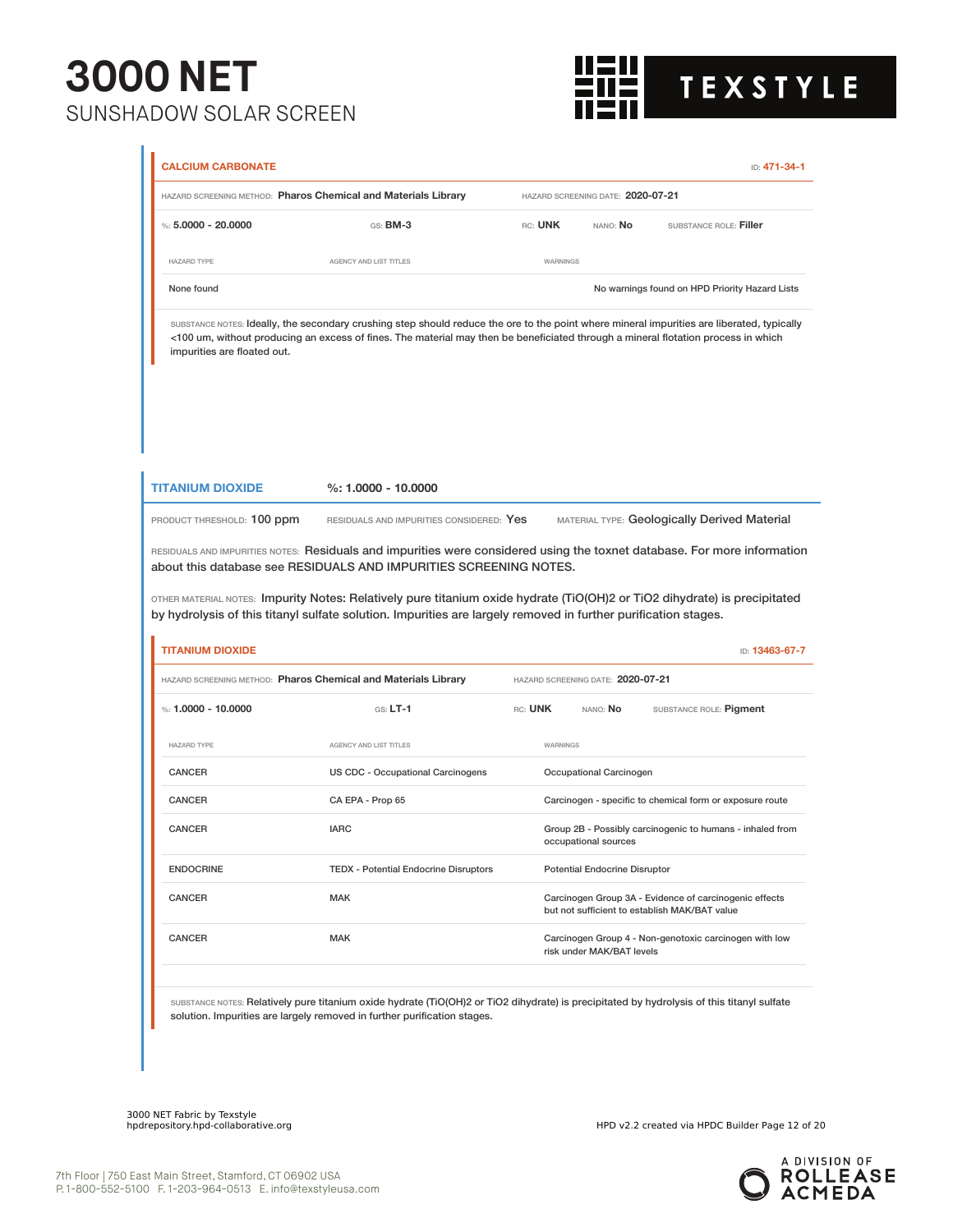

| <b>ZINC STEARATE</b>                                              | $\%: 0.5000 - 5.0000$                                                              |                                   |                                                                                                                            |
|-------------------------------------------------------------------|------------------------------------------------------------------------------------|-----------------------------------|----------------------------------------------------------------------------------------------------------------------------|
| PRODUCT THRESHOLD: 100 ppm                                        | RESIDUALS AND IMPURITIES CONSIDERED: Yes                                           |                                   | MATERIAL TYPE: Polymeric Material                                                                                          |
| about this database see RESIDUALS AND IMPURITIES SCREENING NOTES. |                                                                                    |                                   | RESIDUALS AND IMPURITIES NOTES: Residuals and impurities were considered using the toxnet database. For more information   |
| <b>OTHER MATERIAL NOTES:</b>                                      |                                                                                    |                                   |                                                                                                                            |
| <b>OCTADECANOIC ACID, ZINC SALT</b>                               |                                                                                    |                                   | ID: 557-05-1                                                                                                               |
| HAZARD SCREENING METHOD: Pharos Chemical and Materials Library    |                                                                                    | HAZARD SCREENING DATE: 2020-07-21 |                                                                                                                            |
| %: $0.5000 - 5.0000$                                              | GS: LT-P1                                                                          | RC: UNK<br>NANO: No               | SUBSTANCE ROLE: Heat or UV stabilizer                                                                                      |
| <b>HAZARD TYPE</b>                                                | AGENCY AND LIST TITLES                                                             | WARNINGS                          |                                                                                                                            |
| None found                                                        |                                                                                    |                                   | No warnings found on HPD Priority Hazard Lists                                                                             |
| <b>SUBSTANCE NOTES:</b>                                           |                                                                                    |                                   |                                                                                                                            |
|                                                                   |                                                                                    |                                   |                                                                                                                            |
|                                                                   |                                                                                    |                                   |                                                                                                                            |
| <b>ANTIMONY OXIDE</b>                                             | $\%: 0.5000 - 5.0000$                                                              |                                   |                                                                                                                            |
| PRODUCT THRESHOLD: 100 ppm                                        | RESIDUALS AND IMPURITIES CONSIDERED: Yes                                           |                                   | MATERIAL TYPE: Polymeric Material                                                                                          |
|                                                                   |                                                                                    |                                   |                                                                                                                            |
|                                                                   |                                                                                    |                                   | RESIDUALS AND IMPURITIES NOTES: Residuals and impurities were considered using the toxnet database. For more information   |
| about this database see RESIDUALS AND IMPURITIES SCREENING NOTES. |                                                                                    |                                   |                                                                                                                            |
|                                                                   |                                                                                    |                                   | OTHER MATERIAL NOTES: Trace impurities such as arsenic, copper, iron, lead, and nickel. All are below the threshold level. |
| <b>ANTIMONY OXIDE (ANTIMONY TRIOXIDE)</b>                         |                                                                                    |                                   | ID: 1309-64-4                                                                                                              |
| HAZARD SCREENING METHOD: Pharos Chemical and Materials Library    |                                                                                    | HAZARD SCREENING DATE: 2020-07-21 |                                                                                                                            |
| %: $0.5000 - 5.0000$                                              | GS: <b>BM-1</b>                                                                    | RC: UNK<br>NANO: <b>No</b>        | SUBSTANCE ROLE: Flame retardant                                                                                            |
| <b>HAZARD TYPE</b>                                                | AGENCY AND LIST TITLES                                                             | WARNINGS                          |                                                                                                                            |
| <b>CANCER</b>                                                     | <b>IARC</b>                                                                        |                                   | Group 2b - Possibly carcinogenic to humans                                                                                 |
| CANCER                                                            | CA EPA - Prop 65                                                                   | Carcinogen                        |                                                                                                                            |
| CANCER                                                            | US NIH - Report on Carcinogens                                                     |                                   | Reasonably Anticipated to be Human Carcinogen                                                                              |
| CANCER                                                            | EU - GHS (H-Statements)                                                            |                                   | H351 - Suspected of causing cancer                                                                                         |
| <b>MULTIPLE</b>                                                   | ChemSec - SIN List                                                                 |                                   | CMR - Carcinogen, Mutagen &/or Reproductive Toxicant                                                                       |
| <b>CANCER</b>                                                     | <b>MAK</b>                                                                         | man                               | Carcinogen Group 2 - Considered to be carcinogenic for                                                                     |
| CANCER                                                            | GHS - Japan                                                                        |                                   | Carcinogenicity - Category 1B [H350]                                                                                       |
|                                                                   | SUBSTANCE NOTES: Trace impurities such as arsenic, copper, iron, lead, and nickel. |                                   |                                                                                                                            |

3000 NET Fabric by Texstyle

HPD v2.2 created via HPDC Builder Page 13 of 20

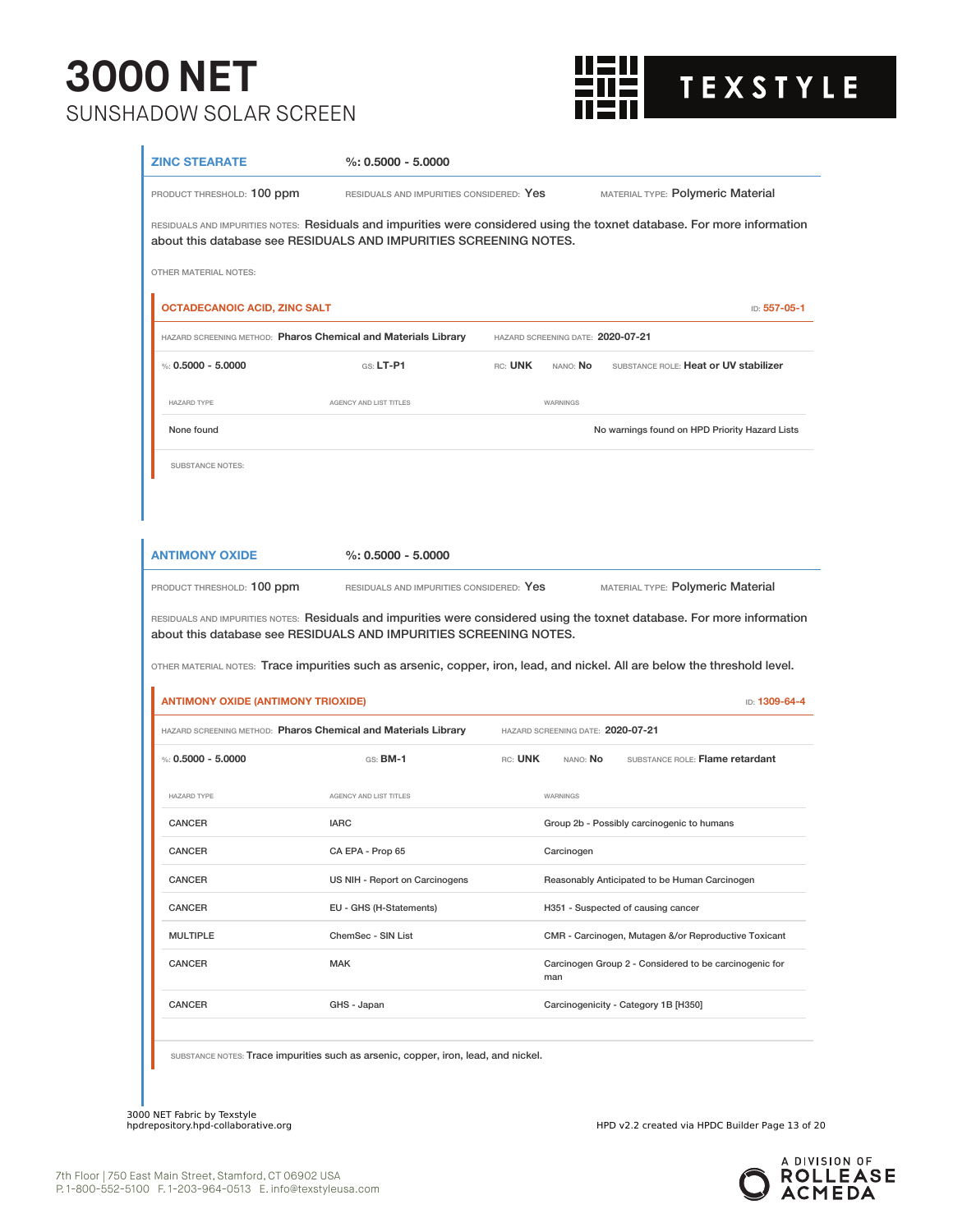

|                            | HAZARD SCREENING METHOD: Pharos Chemical and Materials Library                                                                                                                                                                                                                                                                                                                                            |         | HAZARD SCREENING DATE: 2020-07-21 |                                                        |
|----------------------------|-----------------------------------------------------------------------------------------------------------------------------------------------------------------------------------------------------------------------------------------------------------------------------------------------------------------------------------------------------------------------------------------------------------|---------|-----------------------------------|--------------------------------------------------------|
| %: Impurity/Residual       | $GS: LT-1$                                                                                                                                                                                                                                                                                                                                                                                                | rc: UNK | nano: <b>No</b>                   | SUBSTANCE ROLE: Impurity/Residual                      |
| <b>HAZARD TYPE</b>         | AGENCY AND LIST TITLES                                                                                                                                                                                                                                                                                                                                                                                    |         | WARNINGS                          |                                                        |
| <b>CHRON AQUATIC</b>       | EU - GHS (H-Statements)                                                                                                                                                                                                                                                                                                                                                                                   |         |                                   | H411 - Toxic to aquatic life with long lasting effects |
| CANCER                     | <b>MAK</b>                                                                                                                                                                                                                                                                                                                                                                                                |         | man                               | Carcinogen Group 2 - Considered to be carcinogenic for |
|                            | SUBSTANCE NOTES: "Common methods of preparation include direct combination of metallic antimony with air or oxygen, roasting of<br>antimony trisulfide, and alkaline hydrolysis of an antimony trihalide and subsequent dehydration of the resulting hydrous oxide."<br>[Kirk-Othmer Encyclopedia of Chemical Technology. 4th ed. Volumes 1: New York, NY. John Wiley and Sons, 1991-Present., p. V3 385] |         |                                   |                                                        |
| <b>ANTIMONY TRISULFIDE</b> |                                                                                                                                                                                                                                                                                                                                                                                                           |         |                                   | ID: 1345-04-6                                          |
|                            | HAZARD SCREENING METHOD: Pharos Chemical and Materials Library                                                                                                                                                                                                                                                                                                                                            |         | HAZARD SCREENING DATE: 2020-07-21 |                                                        |
| %: Impurity/Residual       | $GS: LT-1$                                                                                                                                                                                                                                                                                                                                                                                                | RC: UNK | NANO: No                          | SUBSTANCE ROLE: Impurity/Residual                      |
| <b>HAZARD TYPE</b>         | AGENCY AND LIST TITLES                                                                                                                                                                                                                                                                                                                                                                                    |         | WARNINGS                          |                                                        |
| <b>CHRON AQUATIC</b>       | EU - GHS (H-Statements)                                                                                                                                                                                                                                                                                                                                                                                   |         |                                   | H411 - Toxic to aquatic life with long lasting effects |
| <b>CANCER</b>              | <b>MAK</b>                                                                                                                                                                                                                                                                                                                                                                                                |         | man                               | Carcinogen Group 2 - Considered to be carcinogenic for |
|                            | SUBSTANCE NOTES: "Common methods of preparation include direct combination of metallic antimony with air or oxygen, roasting of<br>antimony trisulfide, and alkaline hydrolysis of an antimony trihalide and subsequent dehydration of the resulting hydrous oxide."<br>[Kirk-Othmer Encyclopedia of Chemical Technology. 4th ed. Volumes 1: New York, NY. John Wiley and Sons, 1991-Present., p. V3 385] |         |                                   |                                                        |
| <b>ARSENIC, INORGANIC</b>  |                                                                                                                                                                                                                                                                                                                                                                                                           |         |                                   | ID: 7440-38-2                                          |
|                            | HAZARD SCREENING METHOD: Pharos Chemical and Materials Library                                                                                                                                                                                                                                                                                                                                            |         | HAZARD SCREENING DATE: 2020-07-21 |                                                        |
|                            | $GS: LT-1$                                                                                                                                                                                                                                                                                                                                                                                                | RC: UNK | NANO: No                          | SUBSTANCE ROLE: Impurity/Residual                      |
| %: Impurity/Residual       |                                                                                                                                                                                                                                                                                                                                                                                                           |         |                                   |                                                        |
|                            |                                                                                                                                                                                                                                                                                                                                                                                                           |         |                                   |                                                        |
|                            |                                                                                                                                                                                                                                                                                                                                                                                                           |         |                                   |                                                        |
|                            |                                                                                                                                                                                                                                                                                                                                                                                                           |         |                                   |                                                        |
|                            |                                                                                                                                                                                                                                                                                                                                                                                                           |         |                                   |                                                        |
|                            |                                                                                                                                                                                                                                                                                                                                                                                                           |         |                                   |                                                        |

A DIVISION OF<br>**ROLLEASE**<br>**ACMEDA**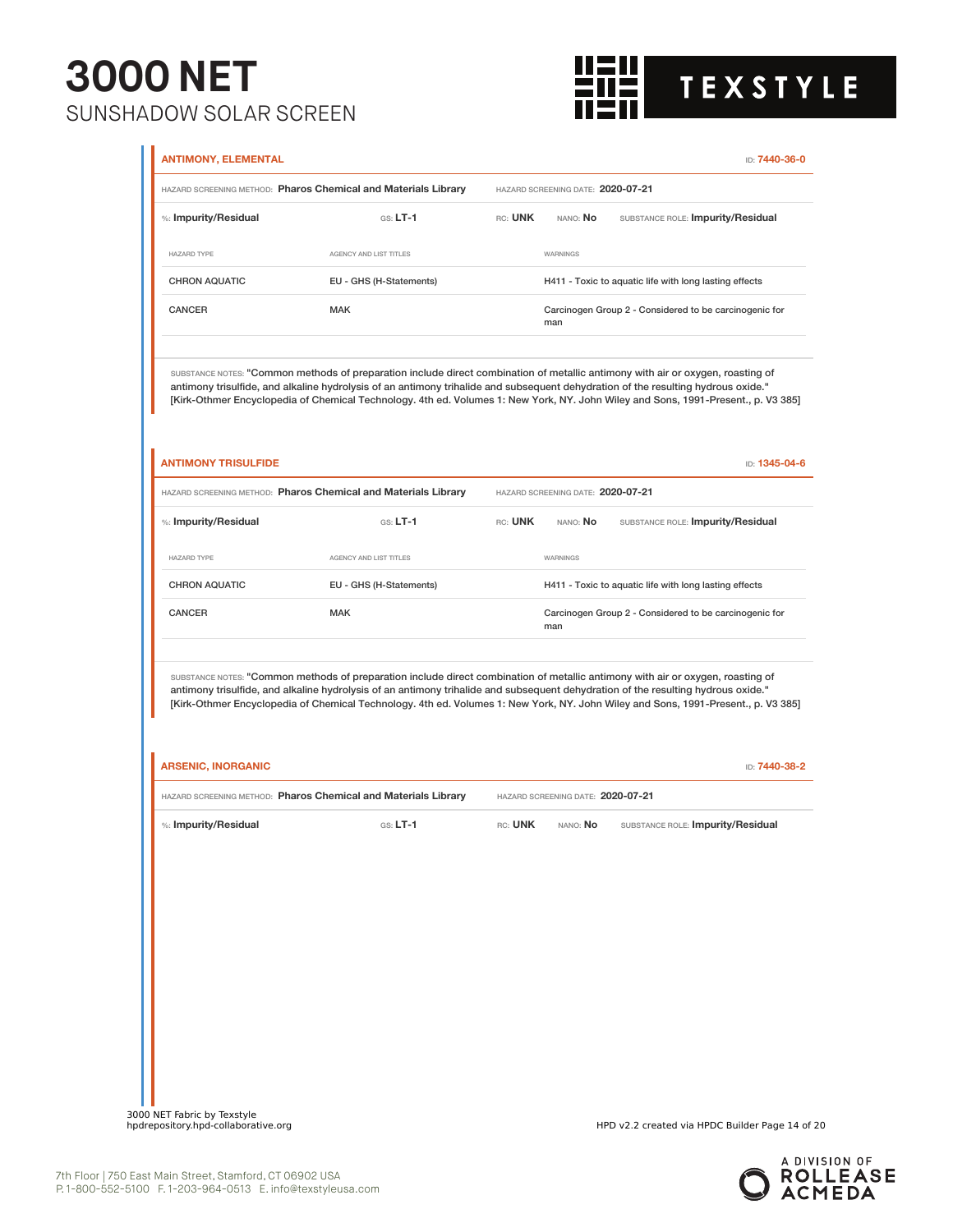

| <b>HAZARD TYPE</b>                                             | AGENCY AND LIST TITLES                           | WARNINGS                                                    |
|----------------------------------------------------------------|--------------------------------------------------|-------------------------------------------------------------|
| DEVELOPMENTAL                                                  | G&L - Neurotoxic Chemicals                       | Developmental Neurotoxicant                                 |
| CANCER                                                         | US EPA - IRIS Carcinogens                        | (1986) Group A - Human Carcinogen                           |
| <b>CANCER</b>                                                  | <b>IARC</b>                                      | Group 1 - Agent is Carcinogenic to humans                   |
| <b>CANCER</b>                                                  | CA EPA - Prop 65                                 | Carcinogen                                                  |
| <b>CANCER</b>                                                  | <b>US CDC - Occupational Carcinogens</b>         | Occupational Carcinogen                                     |
| <b>CANCER</b>                                                  | US NIH - Report on Carcinogens                   | Known to be a human Carcinogen                              |
| PBT                                                            | OR DEQ - Priority Persistent Pollutants          | Priority Persistent Pollutant - Tier 1                      |
| <b>ACUTE AQUATIC</b>                                           | EU - GHS (H-Statements)                          | H400 - Very toxic to aquatic life                           |
| <b>CHRON AQUATIC</b>                                           | EU - GHS (H-Statements)                          | H410 - Very toxic to aquatic life with long lasting effects |
| <b>MAMMALIAN</b>                                               | EU - GHS (H-Statements)                          | H301 - Toxic if swallowed                                   |
| <b>MAMMALIAN</b>                                               | EU - GHS (H-Statements)                          | H331 - Toxic if inhaled                                     |
| <b>ENDOCRINE</b>                                               | <b>TEDX - Potential Endocrine Disruptors</b>     | <b>Potential Endocrine Disruptor</b>                        |
| <b>MULTIPLE</b>                                                | German FEA - Substances Hazardous to<br>Waters   | Class 3 - Severe Hazard to Waters                           |
| <b>CANCER</b>                                                  | <b>MAK</b>                                       | Carcinogen Group 1 - Substances that cause cancer in<br>man |
| <b>MAMMALIAN</b>                                               | US EPA - EPCRA Extremely Hazardous<br>Substances | <b>Extremely Hazardous Substances</b>                       |
| CANCER                                                         | GHS - Korea                                      | Carcinogenicity - Category 1 [H350 - May cause cancer]      |
| <b>CANCER</b>                                                  | GHS - New Zealand                                | 6.7A - Known or presumed human carcinogens                  |
| <b>CANCER</b>                                                  | GHS - Japan                                      | Carcinogenicity - Category 1A [H350]                        |
| <b>GENE MUTATION</b>                                           | <b>MAK</b>                                       | Germ Cell Mutagen 3a                                        |
| <b>CANCER</b>                                                  | GHS - Australia                                  | H350 - May cause cancer                                     |
|                                                                |                                                  |                                                             |
| <b>SUBSTANCE NOTES:</b>                                        |                                                  |                                                             |
|                                                                |                                                  |                                                             |
| <b>COPPER</b>                                                  |                                                  | ID: 7440-50-8                                               |
| HAZARD SCREENING METHOD: Pharos Chemical and Materials Library |                                                  | HAZARD SCREENING DATE: 2020-07-21                           |
| %: Impurity/Residual                                           | GS: LT-P1<br>RC: UNK                             | SUBSTANCE ROLE: Impurity/Residual<br>NANO: No               |
| <b>HAZARD TYPE</b>                                             | AGENCY AND LIST TITLES                           | WARNINGS                                                    |
| <b>MULTIPLE</b>                                                | German FEA - Substances Hazardous to<br>Waters   | Class 2 - Hazard to Waters                                  |
| <b>SUBSTANCE NOTES:</b>                                        |                                                  |                                                             |

3000 NET Fabric by Texstyle

HPD v2.2 created via HPDC Builder Page 15 of 20

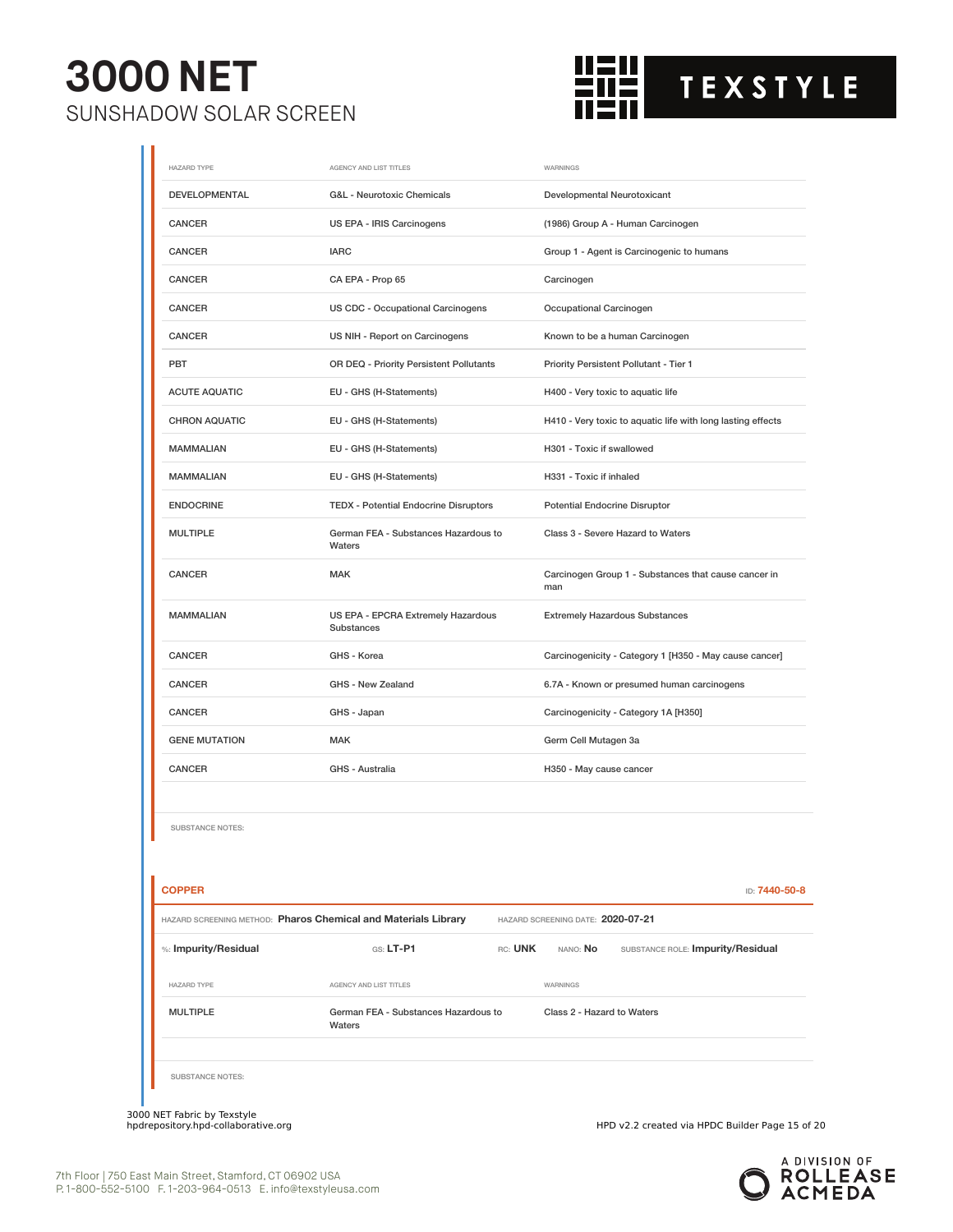

| <b>IRON</b>             |                                                                |                                          |                                   | ID: 7439-89-6                                              |  |
|-------------------------|----------------------------------------------------------------|------------------------------------------|-----------------------------------|------------------------------------------------------------|--|
|                         | HAZARD SCREENING METHOD: Pharos Chemical and Materials Library | HAZARD SCREENING DATE: 2020-07-21        |                                   |                                                            |  |
| %: Impurity/Residual    | $G.S. LT-P1$                                                   | rc: <b>UNK</b>                           | nano: <b>No</b>                   | SUBSTANCE ROLE: Impurity/Residual                          |  |
| <b>HAZARD TYPE</b>      | AGENCY AND LIST TITLES                                         |                                          | WARNINGS                          |                                                            |  |
| <b>ENDOCRINE</b>        | <b>TEDX - Potential Endocrine Disruptors</b>                   | <b>Potential Endocrine Disruptor</b>     |                                   |                                                            |  |
| <b>SUBSTANCE NOTES:</b> |                                                                |                                          |                                   |                                                            |  |
| <b>LEAD</b>             |                                                                |                                          |                                   | ID: 7439-92-1                                              |  |
|                         | HAZARD SCREENING METHOD: Pharos Chemical and Materials Library |                                          | HAZARD SCREENING DATE: 2020-07-21 |                                                            |  |
| %: Impurity/Residual    | $GS:$ BM-1                                                     | RC: UNK                                  | nano: <b>No</b>                   | SUBSTANCE ROLE: Impurity/Residual                          |  |
| HAZARD TYPE             | AGENCY AND LIST TITLES                                         |                                          | WARNINGS                          |                                                            |  |
| DEVELOPMENTAL           | <b>G&amp;L</b> - Neurotoxic Chemicals                          |                                          | Developmental Neurotoxicant       |                                                            |  |
| CANCER                  | US EPA - IRIS Carcinogens                                      |                                          |                                   | (1986) Group B2 - Probable human Carcinogen                |  |
| CANCER                  | <b>IARC</b>                                                    |                                          |                                   | Group 2a - Agent is probably Carcinogenic to humans        |  |
| <b>CANCER</b>           | <b>IARC</b>                                                    |                                          |                                   | Group 2b - Possibly carcinogenic to humans                 |  |
| <b>CANCER</b>           | CA EPA - Prop 65                                               | Carcinogen                               |                                   |                                                            |  |
| <b>DEVELOPMENTAL</b>    | CA EPA - Prop 65                                               | Developmental toxicity                   |                                   |                                                            |  |
| PBT                     | US EPA - Priority PBTs (NWMP)                                  | <b>Priority PBT</b>                      |                                   |                                                            |  |
| PBT                     | WA DoE - PBT                                                   | PBT                                      |                                   |                                                            |  |
| <b>REPRODUCTIVE</b>     | CA EPA - Prop 65                                               | Reproductive Toxicity - Female           |                                   |                                                            |  |
| <b>REPRODUCTIVE</b>     | CA EPA - Prop 65                                               | Reproductive Toxicity - Male             |                                   |                                                            |  |
| <b>CANCER</b>           | US NIH - Report on Carcinogens                                 |                                          |                                   | Reasonably Anticipated to be Human Carcinogen              |  |
| PBT                     |                                                                | US EPA - Toxics Release Inventory PBTs   |                                   | PBT                                                        |  |
| <b>REPRODUCTIVE</b>     | EU - SVHC Authorisation List                                   |                                          |                                   | Toxic to reproduction - Candidate list                     |  |
| PBT                     | concern                                                        | OSPAR - Priority PBTs & EDs & equivalent |                                   | PBT - Chemical for Priority Action                         |  |
| PBT                     |                                                                | OR DEQ - Priority Persistent Pollutants  |                                   | Priority Persistent Pollutant - Tier 1                     |  |
| <b>DEVELOPMENTAL</b>    | Monographs                                                     | US NIH - Reproductive & Developmental    |                                   | Clear Evidence of Adverse Effects - Developmental Toxicity |  |
| <b>REPRODUCTIVE</b>     | Monographs                                                     | US NIH - Reproductive & Developmental    |                                   | Clear Evidence of Adverse Effects - Reproductive Toxicity  |  |
| <b>REPRODUCTIVE</b>     | EU - GHS (H-Statements)                                        |                                          | child                             | H360FD - May damage fertility. May damage the unborn       |  |
| DEVELOPMENTAL           | EU - GHS (H-Statements)                                        |                                          |                                   | H362 - May cause harm to breast-fed children               |  |

3000 NET Fabric by Texstyle<br>hpdrepository.hpd-collaborative.org

HPD v2.2 created via HPDC Builder Page 16 of 20

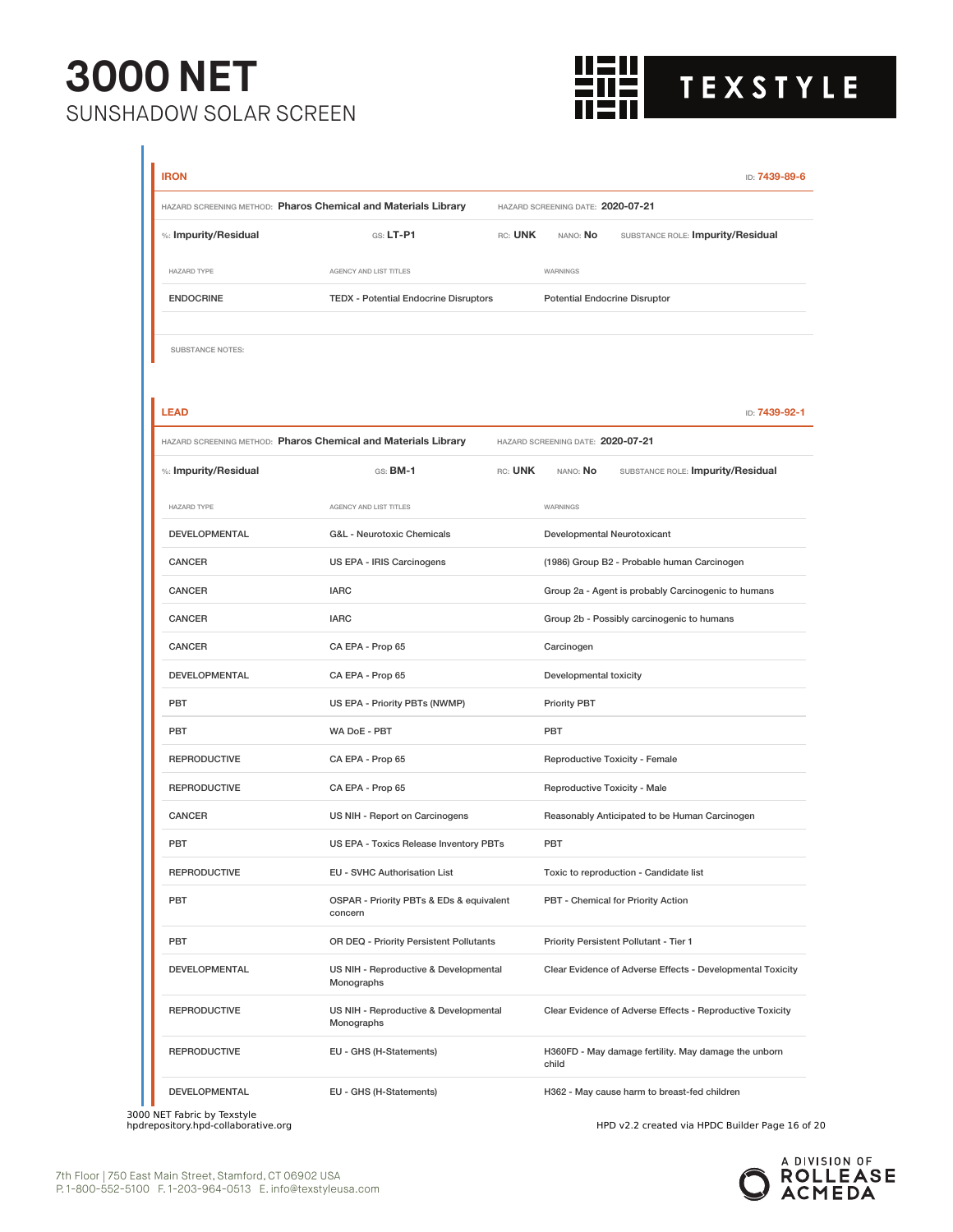

| <b>REPRODUCTIVE</b>                          | EU - REACH Annex XVII CMRs                                     |                                                                          | Toxic to Reproduction Category 1 - Substances known to<br>impair fertility or cause Developmental Toxicity in humans |  |
|----------------------------------------------|----------------------------------------------------------------|--------------------------------------------------------------------------|----------------------------------------------------------------------------------------------------------------------|--|
| <b>MULTIPLE</b>                              | ChemSec - SIN List                                             |                                                                          | CMR - Carcinogen, Mutagen &/or Reproductive Toxicant                                                                 |  |
| <b>ENDOCRINE</b>                             | <b>TEDX - Potential Endocrine Disruptors</b>                   | Potential Endocrine Disruptor                                            |                                                                                                                      |  |
| <b>CANCER</b>                                | <b>MAK</b>                                                     | Carcinogen Group 2 - Considered to be carcinogenic for<br>man            |                                                                                                                      |  |
| CANCER                                       | GHS - Korea                                                    | Carcinogenicity - Category 1 [H350 - May cause cancer]                   |                                                                                                                      |  |
| <b>REPRODUCTIVE</b>                          | GHS - Korea                                                    | fertility or the unborn child]                                           | Reproductive toxicity - Category 1 [H360 - May damage                                                                |  |
| <b>REPRODUCTIVE</b>                          | GHS - New Zealand                                              | developmental toxicants                                                  | 6.8A - Known or presumed human reproductive or                                                                       |  |
| <b>REPRODUCTIVE</b>                          | GHS - Japan                                                    | Toxic to reproduction - Category 1A [H360]                               |                                                                                                                      |  |
| <b>GENE MUTATION</b>                         | <b>MAK</b>                                                     | Germ Cell Mutagen 3a                                                     |                                                                                                                      |  |
| <b>REPRODUCTIVE</b>                          | EU - Annex VI CMRs                                             |                                                                          | Reproductive Toxicity - Category 1A                                                                                  |  |
| DEVELOPMENTAL                                | GHS - Australia                                                | H360Df - May damage the unborn child. Suspected of<br>damaging fertility |                                                                                                                      |  |
| SUBSTANCE NOTES:<br><b>NICKEL (METALLIC)</b> |                                                                |                                                                          |                                                                                                                      |  |
|                                              |                                                                |                                                                          | ID: 7440-02-0                                                                                                        |  |
|                                              | HAZARD SCREENING METHOD: Pharos Chemical and Materials Library | HAZARD SCREENING DATE: 2020-07-21                                        |                                                                                                                      |  |
| %: Impurity/Residual                         | $GS: LT-1$                                                     | RC: UNK<br>NANO: No                                                      | SUBSTANCE ROLE: Impurity/Residual                                                                                    |  |
|                                              |                                                                |                                                                          |                                                                                                                      |  |
|                                              |                                                                |                                                                          |                                                                                                                      |  |
|                                              |                                                                |                                                                          |                                                                                                                      |  |
|                                              |                                                                |                                                                          |                                                                                                                      |  |
|                                              |                                                                |                                                                          |                                                                                                                      |  |
|                                              |                                                                |                                                                          |                                                                                                                      |  |
|                                              |                                                                |                                                                          |                                                                                                                      |  |
|                                              |                                                                |                                                                          |                                                                                                                      |  |
|                                              |                                                                |                                                                          |                                                                                                                      |  |
|                                              |                                                                |                                                                          |                                                                                                                      |  |
|                                              |                                                                |                                                                          |                                                                                                                      |  |
|                                              |                                                                |                                                                          |                                                                                                                      |  |
|                                              |                                                                |                                                                          |                                                                                                                      |  |
|                                              |                                                                |                                                                          |                                                                                                                      |  |



HPD v2.2 created via HPDC Builder Page 17 of 20

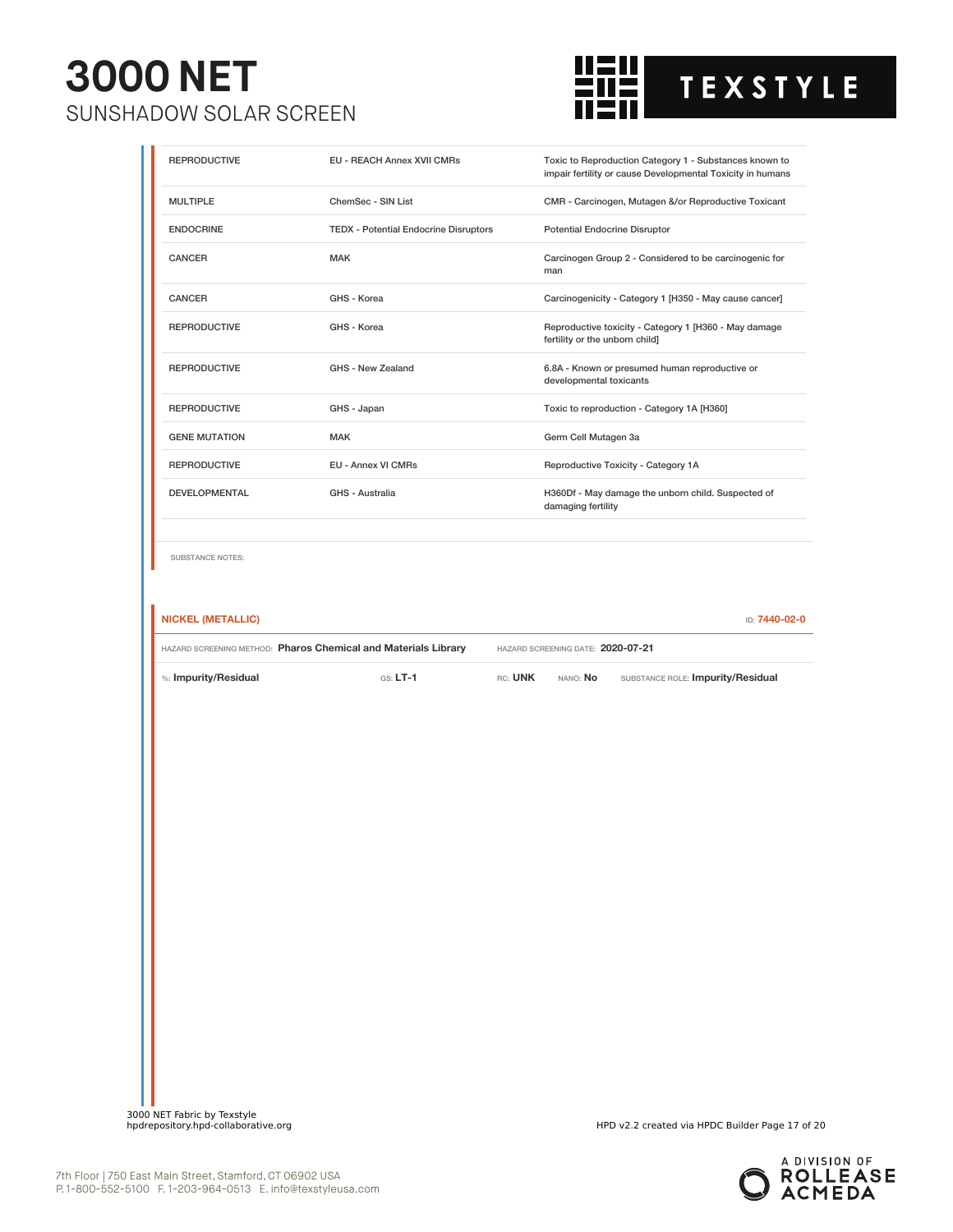П



| <b>HAZARD TYPE</b>      | AGENCY AND LIST TITLES                         | WARNINGS                                                                 |
|-------------------------|------------------------------------------------|--------------------------------------------------------------------------|
| <b>RESPIRATORY</b>      | <b>AOEC - Asthmagens</b>                       | Asthmagen (Rs) - sensitizer-induced                                      |
| <b>CANCER</b>           | <b>IARC</b>                                    | Group 1 - Agent is Carcinogenic to humans                                |
| <b>CANCER</b>           | <b>IARC</b>                                    | Group 2b - Possibly carcinogenic to humans                               |
| <b>CANCER</b>           | CA EPA - Prop 65                               | Carcinogen                                                               |
| CANCER                  | US CDC - Occupational Carcinogens              | Occupational Carcinogen                                                  |
| <b>CANCER</b>           | US NIH - Report on Carcinogens                 | Known to be a human Carcinogen                                           |
| <b>CANCER</b>           | US NIH - Report on Carcinogens                 | Reasonably Anticipated to be Human Carcinogen                            |
| <b>SKIN SENSITIZE</b>   | EU - GHS (H-Statements)                        | H317 - May cause an allergic skin reaction                               |
| CANCER                  | EU - GHS (H-Statements)                        | H351 - Suspected of causing cancer                                       |
| <b>ORGAN TOXICANT</b>   | EU - GHS (H-Statements)                        | H372 - Causes damage to organs through prolonged or<br>repeated exposure |
| <b>MULTIPLE</b>         | German FEA - Substances Hazardous to<br>Waters | Class 2 - Hazard to Waters                                               |
| <b>CANCER</b>           | <b>MAK</b>                                     | Carcinogen Group 1 - Substances that cause cancer in<br>man              |
| <b>RESPIRATORY</b>      | MAK                                            | Sensitizing Substance Sah - Danger of airway & skin<br>sensitization     |
|                         |                                                |                                                                          |
| <b>SUBSTANCE NOTES:</b> |                                                |                                                                          |
|                         |                                                |                                                                          |

**ZINC PYRITHIONE %: 0.1000 - 1.0000**

PRODUCT THRESHOLD: 100 ppm RESIDUALS AND IMPURITIES CONSIDERED: Yes MATERIAL TYPE: Polymeric Material

RESIDUALS AND IMPURITIES NOTES: Residuals and impurities were considered using the toxnet database. For more information about this database see RESIDUALS AND IMPURITIES SCREENING NOTES.

OTHER MATERIAL NOTES:

3000 NET Fabric by Texstyle

HPD v2.2 created via HPDC Builder Page 18 of 20

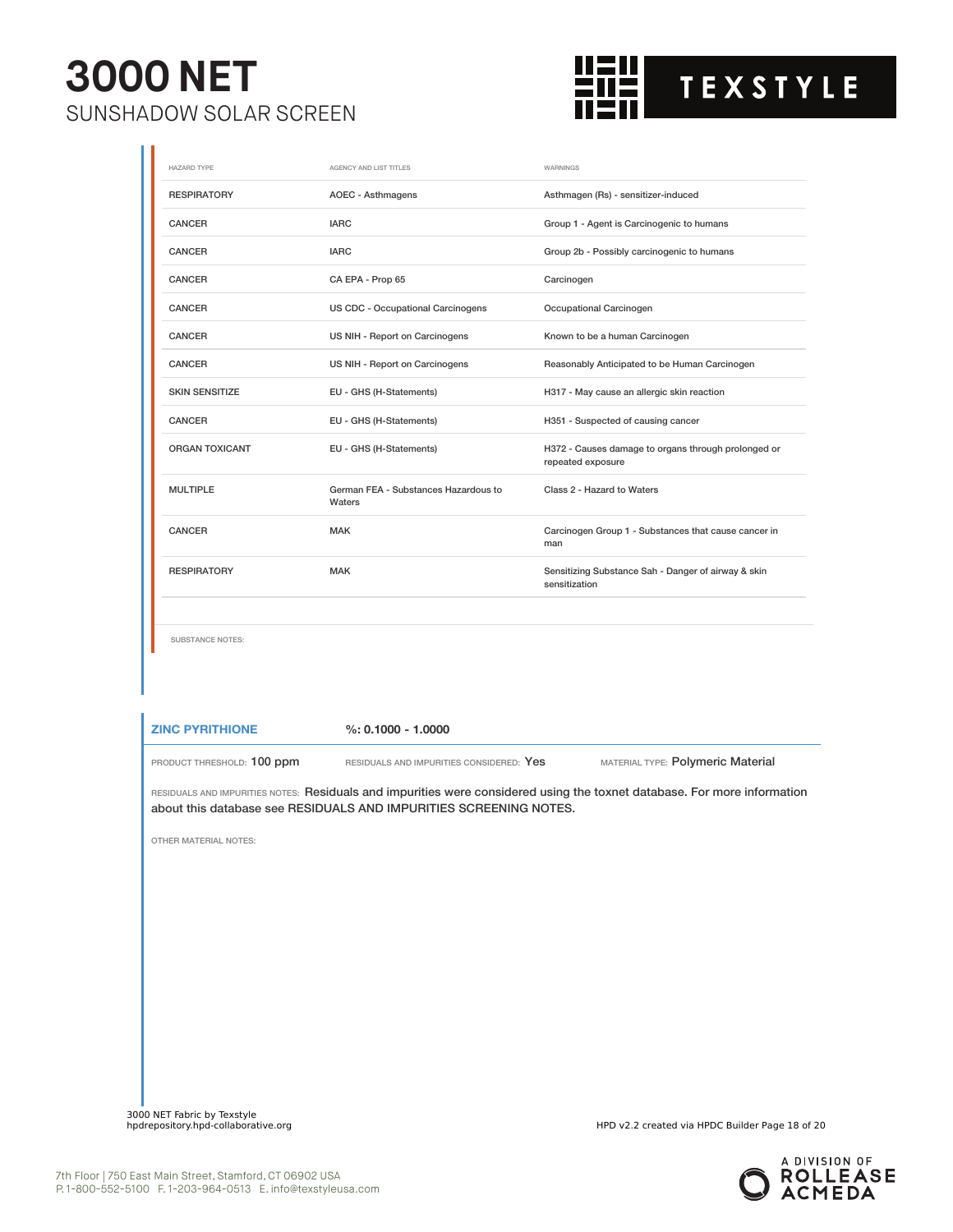

| <b>ZINC PYRITHIONE</b>  |                                                                |          |                                   | ID: 13463-41-7                 |
|-------------------------|----------------------------------------------------------------|----------|-----------------------------------|--------------------------------|
|                         | HAZARD SCREENING METHOD: Pharos Chemical and Materials Library |          | HAZARD SCREENING DATE: 2020-07-21 |                                |
| %: 0.1000 - 1.0000      | GS: BM-1tp                                                     | RC: UNK  | nano: <b>No</b>                   | SUBSTANCE ROLE: <b>Biocide</b> |
| HAZARD TYPE             | AGENCY AND LIST TITLES                                         | WARNINGS |                                   |                                |
| <b>MULTIPLE</b>         | German FEA - Substances Hazardous to<br>Waters                 |          | Class 3 - Severe Hazard to Waters |                                |
|                         |                                                                |          |                                   |                                |
| <b>SUBSTANCE NOTES:</b> |                                                                |          |                                   |                                |

3000 NET Fabric by Texstyle

HPD v2.2 created via HPDC Builder Page 19 of 20

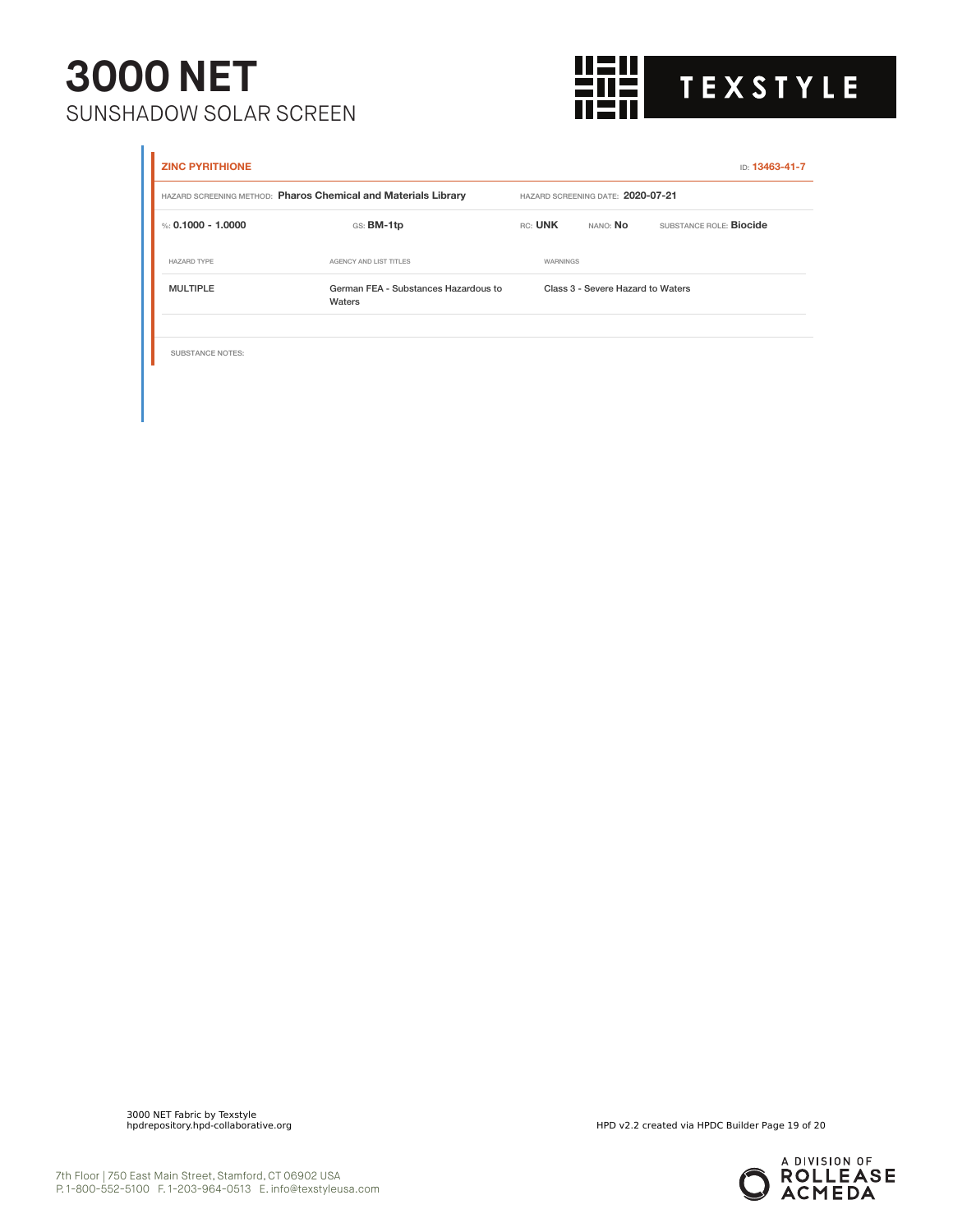

#### **Section 3: Certifications and Compliance**

This section lists applicable certification and standards compliance information for VOC emissions and VOC content. Other types of *health or environmental performance testing or certifications completed for the product may be provided.*

| <b>VOC EMISSIONS</b>                                                                  | <b>UL/GreenGuard Gold Certified</b> |                                 |                             |
|---------------------------------------------------------------------------------------|-------------------------------------|---------------------------------|-----------------------------|
| CERTIFYING PARTY: Third Party<br>APPLICABLE FACILITIES: This is not facility specific | ISSUE DATE: 2011-<br>$12-22$        | EXPIRY DATE: $2022-$<br>$12-22$ | CERTIFIER OR LAB: <b>UL</b> |
| CERTIFICATE URL:                                                                      |                                     |                                 |                             |

CERTIFICATION AND COMPLIANCE NOTES: Certificate#: 75168-420

#### **H** Section 4: Accessories

This section lists related products or materials that the manufacturer requires or recommends for installation (such as adhesives or fasteners), maintenance, cleaning, or operations. For information relating to the contents of these related products, refer to their *applicable Health Product Declarations, if available.*

| <b>CONTRACT</b>   | HPD URL: https://hpdrepository.hpd-                                                          |
|-------------------|----------------------------------------------------------------------------------------------|
| <b>SERIES TWO</b> | collaborative.org/repository/HPDs/430 Rollease Acmeda Contract Series Two Shading System.pdf |
| <b>SHADING</b>    |                                                                                              |
| <b>SYSTEM</b>     |                                                                                              |

CONDITION WHEN RECOMMENDED OR REQUIRED AND/OR OTHER NOTES: This is the shading system.

#### **Section 5: General Notes**

This inventory is reported to 100 ppm with possible residuals and impurities noted. This HPD is reporting substances to 100 ppm for this product 3000 NET. Residuals and impurities were screened using the toxnet and Pharos databases. This database is a general database and lists possible residuals and impurities for chemicals and substances as reported in peer-reviewed studies or other credible documentation. Just because a chemical could have the impurity listed in the database does not mean that this material contains that impurity. Actual impurities are a product of the sourced product and its suppliers. Residuals and impurities listed in the HPD are for information purposes only and are not 100% guaranteed to be present in the fabric.

3000 NET Fabric by Texstyle

HPD v2.2 created via HPDC Builder Page 20 of 20